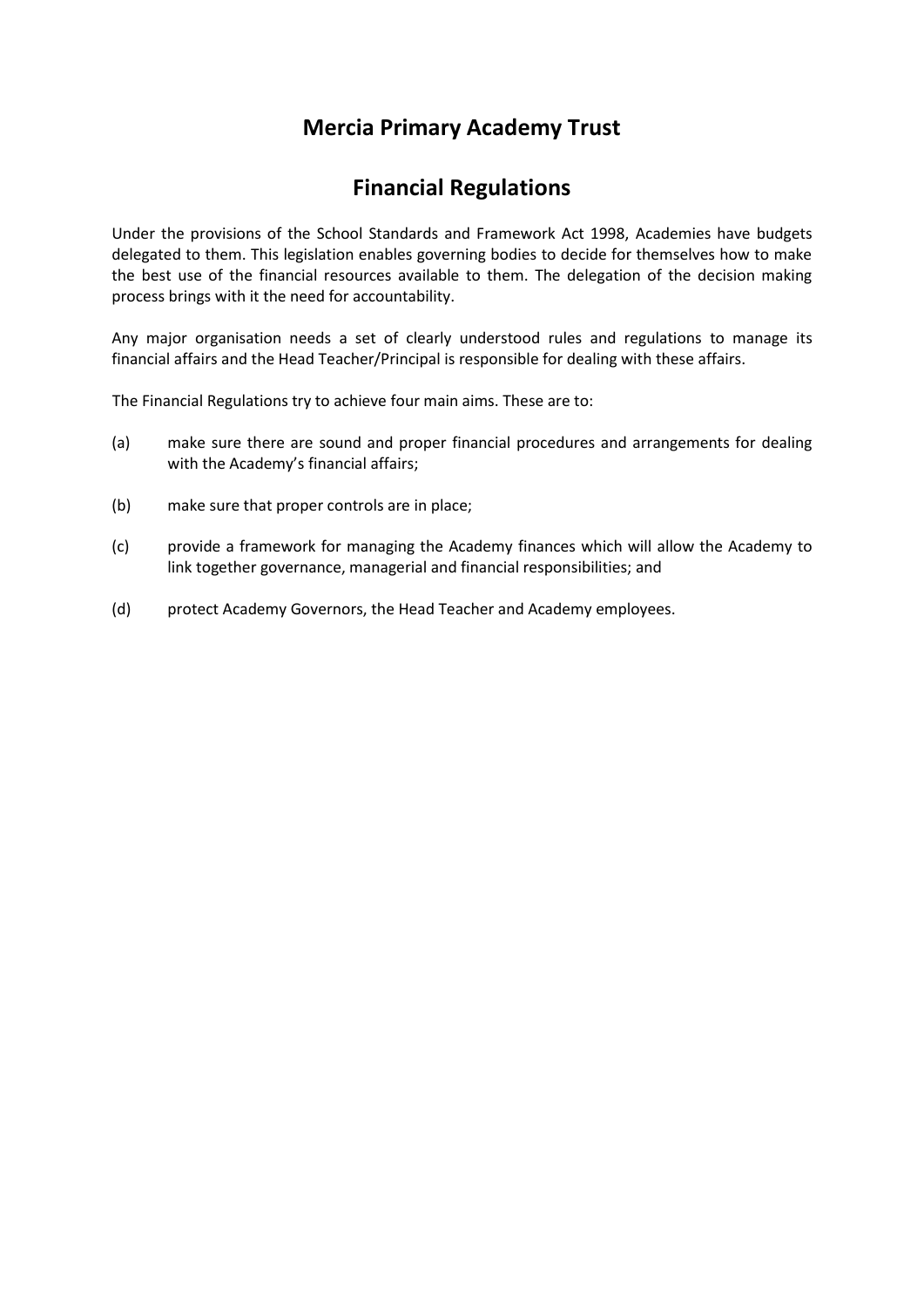#### **Contents**

|                                                            | <b>PAGE</b> |
|------------------------------------------------------------|-------------|
| <b>Introduction</b>                                        | 1           |
| <b>Regulation A - General</b>                              | 3           |
| Regulation B - Financial planning, budgeting and reporting | 4           |
| Regulation C – Financial standards and systems             | 6           |
| Regulation $D -$ Audit, control and irregularities         | 7           |
| <b>Regulation E - Spending</b>                             | 8           |
| <b>Regulation F - Income</b>                               | 15          |
| <b>Regulation G - Bank accounts</b>                        | 18          |
| <b>Regulation H - Assets</b>                               | 19          |
| <b>Regulation I-Insurance</b>                              |             |
| Appendix 1 - Non-order invoicing - examples                | 22          |
| Appendix 2 - Anti-money laundering strategy                |             |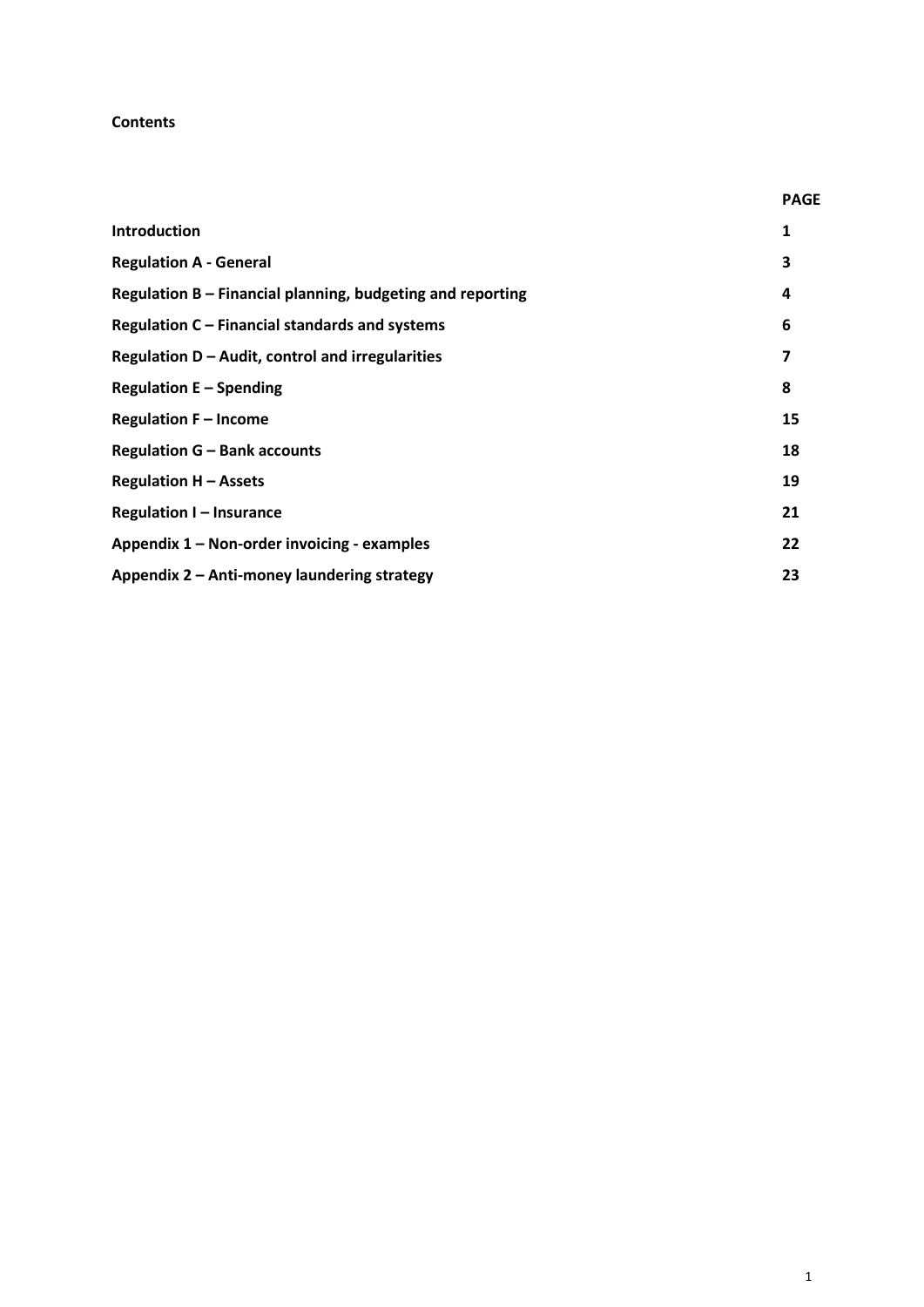## **Financial regulation A – General**

- A1 The Head Teacher/Principal is responsible for reviewing all matters relating to Academy financial rules and regulations and so will produce, from time to time, updates to these Financial Regulations.
- A2 The Governing Body has formal responsibility for the financial management of the Academy.

## **Definitions**

- A3 "We" includes "us" and "our" and is defined as the Head Teacher acting for the Academy in carrying out his/her responsibilities. In practice, many of the responsibilities of the Head Teacher will be carried out by other people within the Academy acting on his/her behalf.
- A4 Where the governing body or a committee thereof must make and evidence a decision, this is clearly stated. The governing body are also responsible for ensuring that they receive sufficient evidence to satisfy themselves that these Financial Regulations are being complied with on a day to day basis.
- A5 "You" includes "your" and is defined as the Business managers. The Business managers has overall responsibility for the day to day management of the finances of the Academy. The Business Managers may delegate processes and procedures to other staff within Academy. In these cases "you or "your" may refer to any member of Academy staff acting on behalf of the Business Managers. However the Business Managers maintain overall responsibility for good financial management as senior members of staff in the Academy.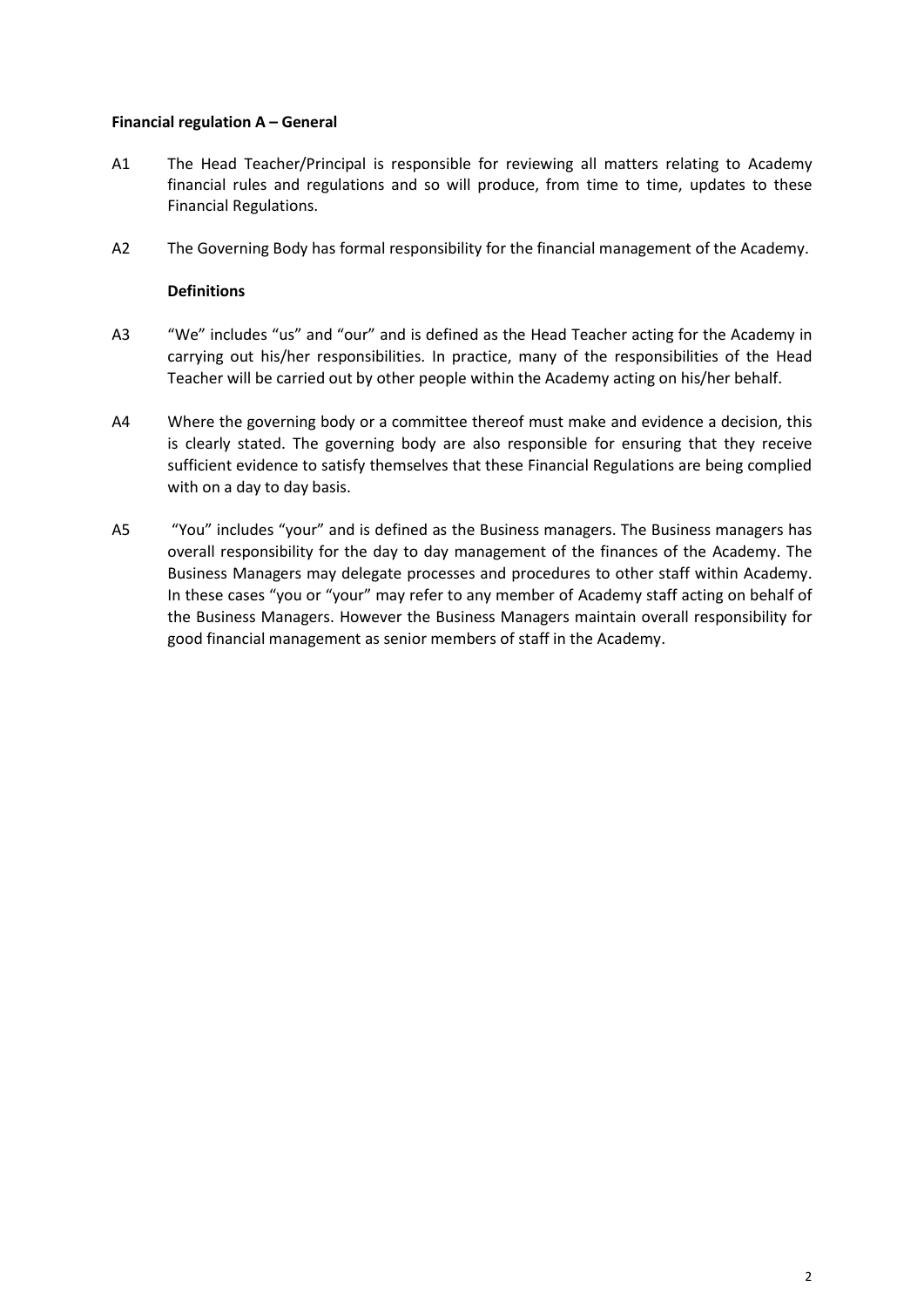## **Financial regulation B – Financial planning, budgeting and reporting**

- B1 The procedures shown in this section apply to all spending and income. They apply to all activities carried out by the Academy and controlled by the governing body.
- B2 In accordance with the requirements of the Schools Standards and Framework Act 1998, the governing body is responsible for managing the financial resources allocated to the school.
- B3 The governing body must formally approve and record in its minutes:
	- a any delegation of its powers contained in these Financial Regulations for Schools, including the setting of financial limits to governor committees, the Head Teacher or other nominated staff; and
	- b channels of reporting to the governing body or other governor committees.

These delegations must be reviewed annually by the governing body and such review must be minuted.

- B4 The Academy budget must be capable of meeting all known and anticipated demands during the financial year to which it relates; including any deficits or liabilities brought forward from a previous financial year. Academies can not plan to overspend the resources available to them.
- B5 How the governing body manages the revenue and capital budgets of the Academy is based on the principle that the budgets are simply a statement of the Academy development plan/ school improvement plan in financial terms. Any spending governors agree to make should be identified through the school development plan/ school improvement plan and be tailored to achieving the desired outcomes.
- B6 The governing body may manage additional budgets including budgets for community facilities. In these cases the same standards of financial planning, budgeting and reporting are required.
- B7 The Head Teacher may draw matters of budgetary concern to the attention of the governors and may require the governing body to demonstrate that appropriate remedial action is taken to remain within budget.

#### **Monitoring and reporting**

- B8 You are responsible for making sure you regularly monitor all the school budgets. You must also investigate any variations and take appropriate action to deal with them.
- B9 You must report to the governing body if you cannot balance spending and resources within the approved budget. The governing body will consider these reports and, where appropriate, make decisions to deal with the shortfall.
- B10 You must send monitoring and outturn reports to the governing body or a delegated committee of governors, in line with timetables set by governors. The Head Teacher can advise on the appropriate level of detail and content to be provided in these reports.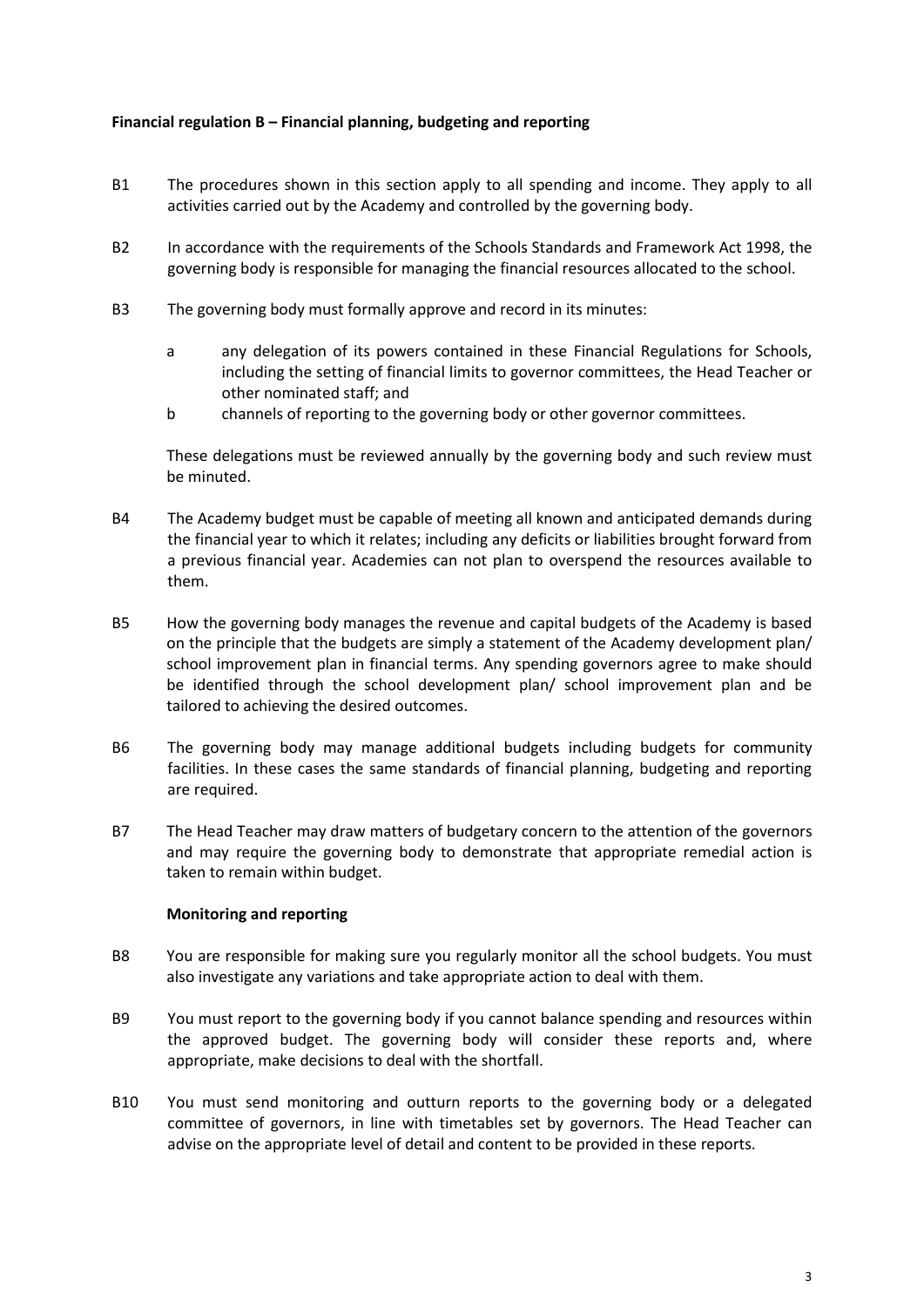## **Closure of accounts**

- B11 The EFA will notify you each year of the procedures and timescales to be followed in order to finalise the annual accounts.
- B12 The Head Teacher is responsible for producing the annual statement of accounts and for submitting it to the EFA. The format of these statements is set by the EFA and relies on you coding actual expenditure and income correctly to achieve statements that comply with consistent financial reporting requirements. These reports are a public document and are available on the Companies House website.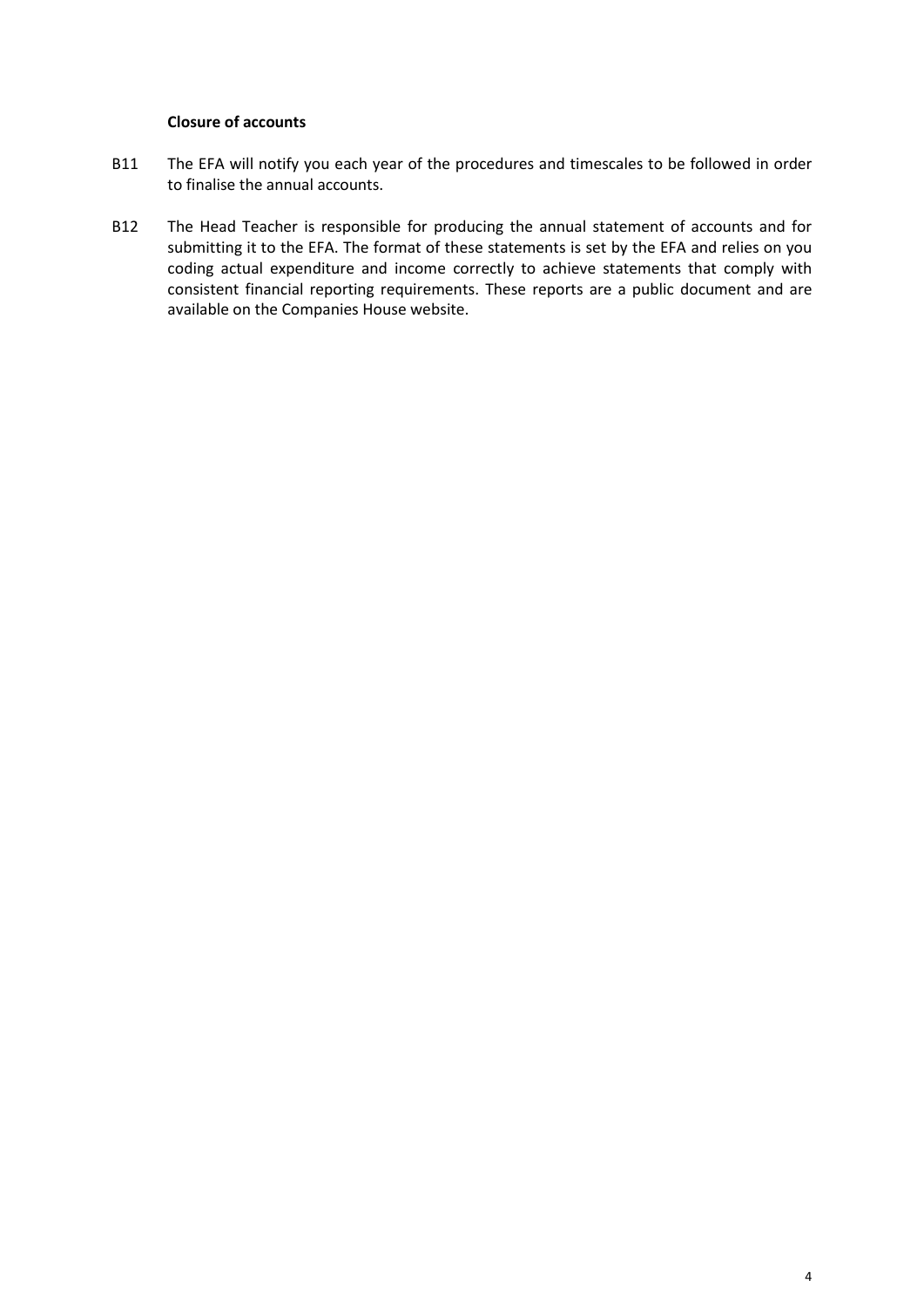## **Financial regulation C – Financial standards and systems**

- C1 The Head Teacher responsible for setting financial management standards for the Academy and for making sure they are adhered to. The Head Teacher is also responsible for making sure the Academy maintains proper professional practices and accounting policies.
- C2 The governing body has formal responsibility for the financial management of the school which is assessed by the annual completion of the external audit.
- C3 The governing body are free to determine how to manage and account for the resources made available to them. The Academy receives delegated funds in respect of the following:
	- a the provision of financial and accounting services;
	- b the provision of payroll services;
	- c the provision of creditor payment and bank imprest facilities.
- C4 The Head Teacher is responsible for keeping the accounting records of the Academy. The records for the Academy are kept on HCSS.
- C5 The Head Teacher is responsible for determining the way in which accounting principles are applied in respect of Academy budgets and Academy expenditure.
- C6 You must make sure that all accounting records are kept properly and held securely. The records and all related vouchers and documents must be managed in line with the Retention Guidelines for Schools a copy of which can be found in the school office.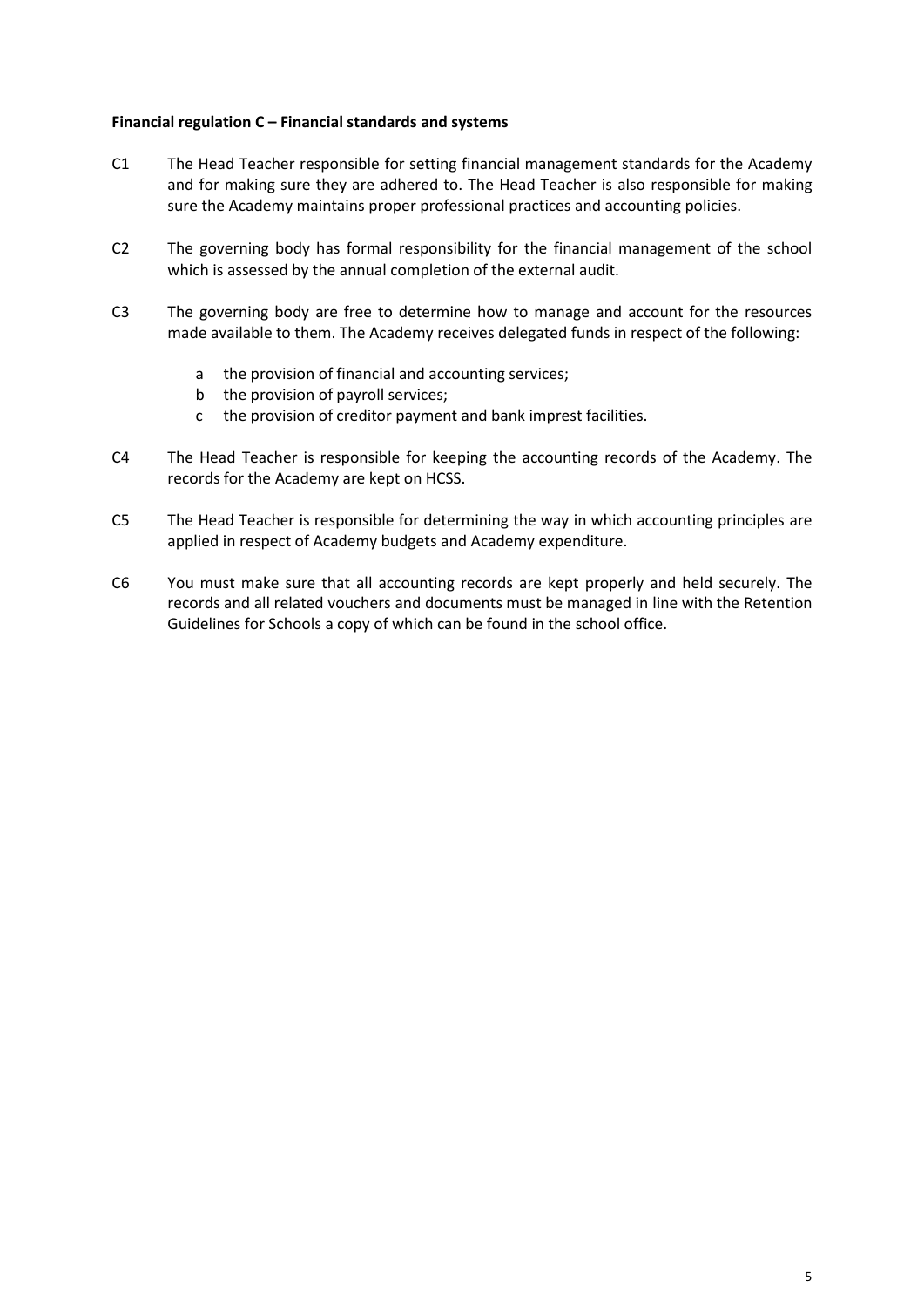#### **Financial regulation D – Audit, control and irregularities**

- D1 SCC Internal Audit section is responsible for carrying out an annual internal audit function and producing a report which is reviewed by the Business managers. An annual Risk Management and Asset management audit is also carried out. The Responsible Officer or Business Manager will present these reports to the governing body and audit committee.
- D2 The Head Teacher and the Business Manager must co-operate with and provide all necessary information for both the Internal Audit Section and the external auditor.
- D3 You are responsible for setting up effective and efficient arrangements for internal control. You will ask the Head Teacher for advice on any significant matter if the principles of internal control prove difficult to put into practice or maintain.
- D4 You must let the Head Teacher know immediately about all instances of potential and actual irregularity which affect the Academy's finances.
- D5 SCC Internal Audit Section and the external auditors must be given reasonable access to school premises and to see any documents, records and computer files they may need for the audit. They can also ask governors and school staff for information and explanations if they thinks this is necessary for that audit.
- D6 The external auditor will report directly to the Head Teacher and the governing body.

#### **Response to audit reports**

D7 The Responsible Officer and Business Manager must consider and respond promptly to recommendations in audit reports and make sure that any agreed actions arising from audit recommendations are carried out as soon as possible.

#### **Internal control and checks**

- D8 The duty of providing information, working out, checking and recording the amounts due to or from the Academy must be separated, as far as possible, from the duty of collecting or paying these amounts.
- D9 Wherever possible, you need to make arrangements to make sure that:
	- a work, goods and services are ordered properly;
	- b you acknowledge when they have been received;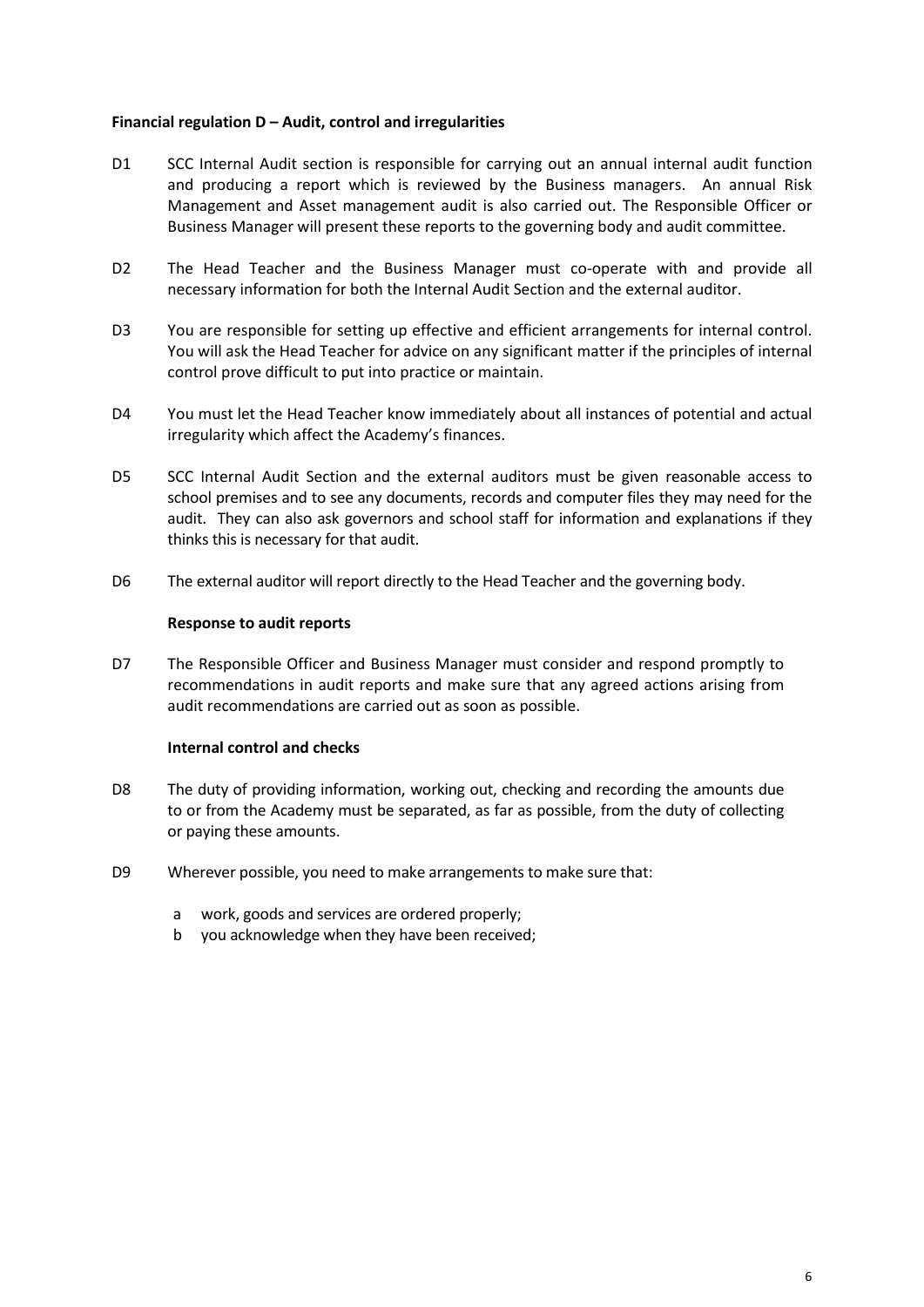## **Financial regulation E - Spending**

#### **General**

.

- E1 All payments made on behalf of the Academy will be made using the HCSS system.
- E2 These payments will be made in line with the standard payment policy as determined by the Head Teacher.
- E3 In making these payments, the Head Teacher will, where necessary, rely on the certification (electronic or manual) of authorised employees. The Academy will meet from its own budget any costs incurred as a result of a breach arising from its own failings.
- E4 Every employee involved in the procurement process must adhere to the Procurement Regulations set out in the Scheme of Delegation.

#### **Setting up a new vendor**

- E5 Before setting up a new vendor you must check that the vendor is not already set up in HCSS.
- E6 Vendors should not be set up to make payments to people, including staff, who should properly be paid through the payroll system.
- E7 A new vendor is set up using a VR1 form. Bank details should be supplied so that the vendor can be paid by BACS.

#### **Raising an order**

- E8 Depending on the requirements of E9, you need to raise official orders when asking for supplies, works or services. You must not raise an order after the supplies have been received or the work carried out, unless it is an emergency. If this is the case, an official order marked 'confirmation' must be issued as soon as possible (normally within seven working days of the order being given in person or over the phone).
- E9 You need to raise an official purchase order for all items you buy, this is achieved by using the HCSS purchasing module.

However, if there is a fixed-term contract with a supplier, where providing goods and services is already scheduled in the contract, and under the terms of the contract you do not need an instruction to receive the particular goods or service you want, you do not need to raise an order. Instead, you can process the invoice for payment without raising an order. This is achieved by using a non-order invoice payment in the HCSS accounts payable module. See Appendix 1 for examples of how to follow these principles.

The only other reasons for not raising a purchase order are shown below:

- a debit card purchases;
- b other payments approved by the Head Teacher, Business Manager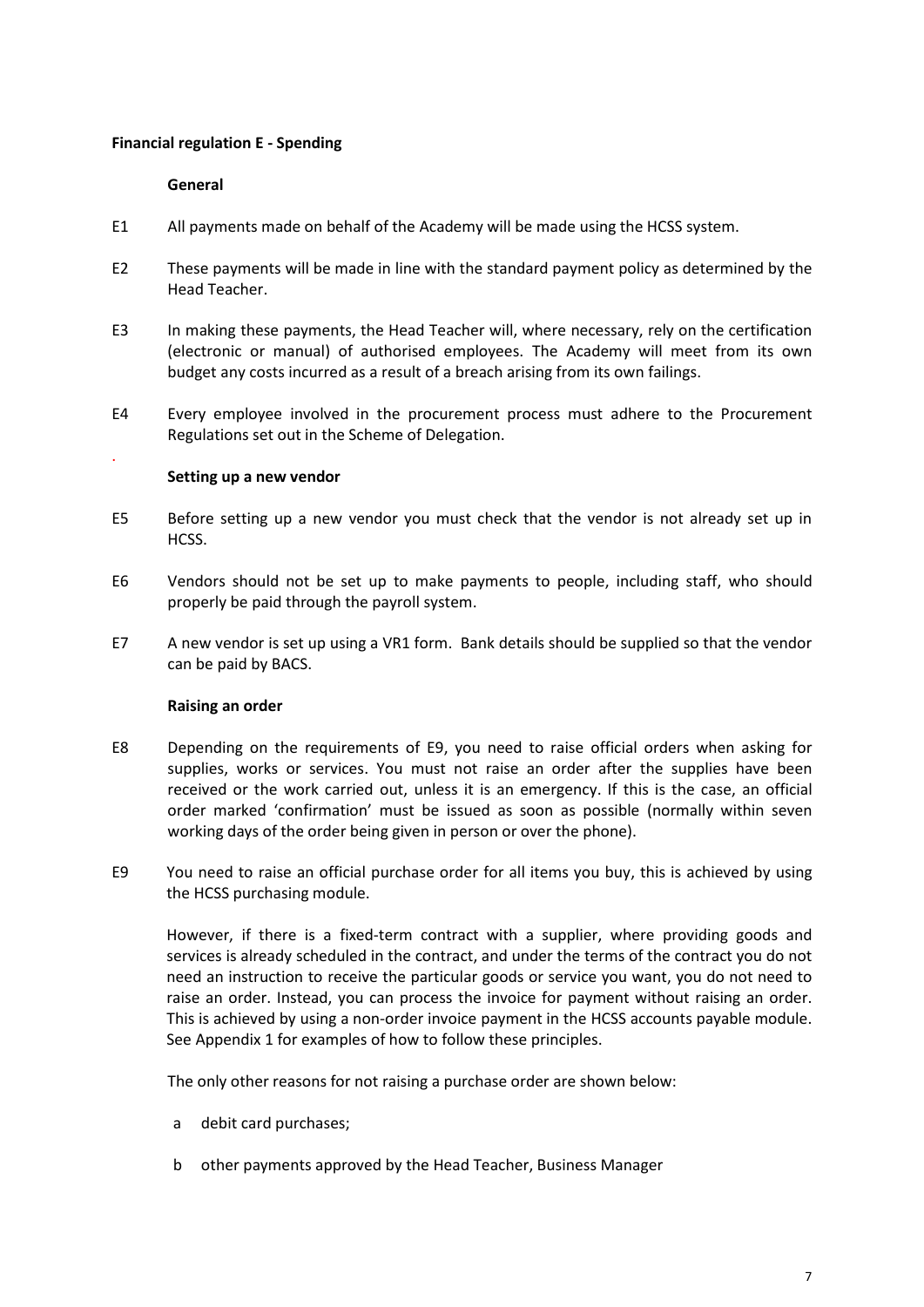- E10 In line with the school's scheme of delegation, each official order must be approved and the approver must make sure that:
	- a the spending is for proper purposes;
	- b the spending can be met from approved budgets;
	- d the main fields of the purchase order are filled in correctly (for example, the description of supplies, work or services and delivery address;
	- e the spending is charged to the correct cost centre (this is included in the coding of the order and cannot be changed at invoice stage); and
	- f any staff who have delegated responsibility for a budget keep to these instructions.
- E11 You must never use official orders to arrange work, supplies and services for private use by yourself, another employee or governor.
- E12 If there is a clear business need, you can self-authorise orders that you have agreed. In other words, you can approve an order you have raised up to the value stated in the scheme of delegation.

#### **Matching invoices**

E13 You must make sure that effective arrangements are in place to make sure that the supplies, services or work needed have been received and are satisfactory before invoices are entered for payment.

#### **Paying invoices**

#### **General**

- E14 Payments must not be made against a statement or any document other than a formal invoice unless the Business managers agrees. You can use photocopied, faxed or pdf emailed invoices to replace 'lost' invoices. However, these must be signed as **'not previously passed for payment'**, and should be of good enough quality to be scanned in case they are needed in the future. To reduce the risk of duplicate payments, it is important to accurately enter the supplier's invoice reference when posting an invoice.
- E15 Creditors can arrange to be paid by direct debit or standing order.
- E16 Paid invoices should be kept in school in line with the document retention time of current year plus 6 years.

## **Certifying invoices**

E17 If an order has been raised using the HCSS purchasing module, invoice details will be entered onto HCSS within the Academy. No further certification process is needed unless the value of the invoice is more than the accepted value of the order. If this is the case, the order will need further authorisation using workflow. If there has been a change to a purchase order,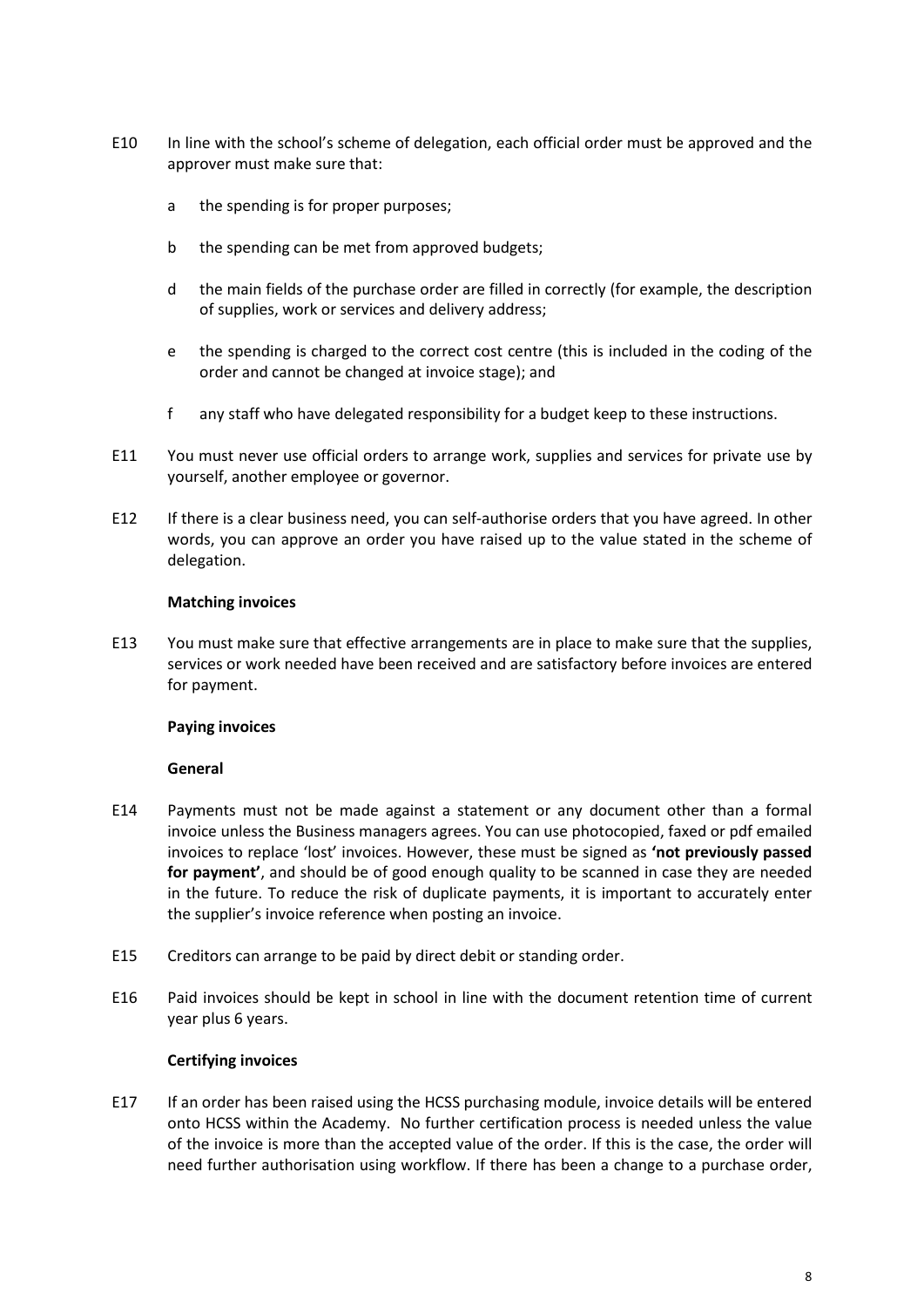the approver should make sure that they are satisfied that there is justification for the increase in the value of the order.

- E18 If a non-order invoice payment is being made using the accounts payable module within HCSS (see E9), invoices are processed by the Academy using the automated certification or workflow.
- E19 Certifying an invoice for payment manually or electronically within the finance system will mean the following.
	- a You have followed the Financial Regulations and the account is correct in all respects.
	- b The supplies have been received, examined and approved in line with the specification, and are satisfactory, and the prices and discounts (if any) are correct and meet the conditions of the contract quotation or order.
	- c The invoice can be paid from within approved budgets.
	- d **Entries have been made in inventories if necessary**.
	- e The invoice has not previously been passed for payment and is due.
	- f The invoice complies with the VAT requirements of HM Revenue & Customs.
- E20 Invoices must be entered into the finance system as soon as possible and authorised promptly to avoid late-payment penalties. Invoices are paid based on the date on the invoice, not on the date they are entered on the HCSS system.

#### **Payments in advance**

E21 In exceptional circumstances, where the supplier will only deliver on the basis of payment with the order or otherwise in advance, you are responsible for ensuring that the supplies/ services are subsequently provided together with a VAT invoice.

#### **Recurring payments**

E22 You are responsible for keeping records of regular payments and will make sure that any payments are correct and not duplicated.

#### **Other checks**

E23 The Head Teacher has the right to carry out any extra checks he considers necessary either before or after payment. He has the right to check that the procedures laid down for authorising and ordering supplies, work or services and examining accounts have been properly carried out.

#### **Goods Purchased by Staff using their own monies**

E24 Goods can only be purchased by staff if agreed in advance by their line manager. If reimbursement is required, receipts must be presented and payment will be made by cash or cheque by the office manager.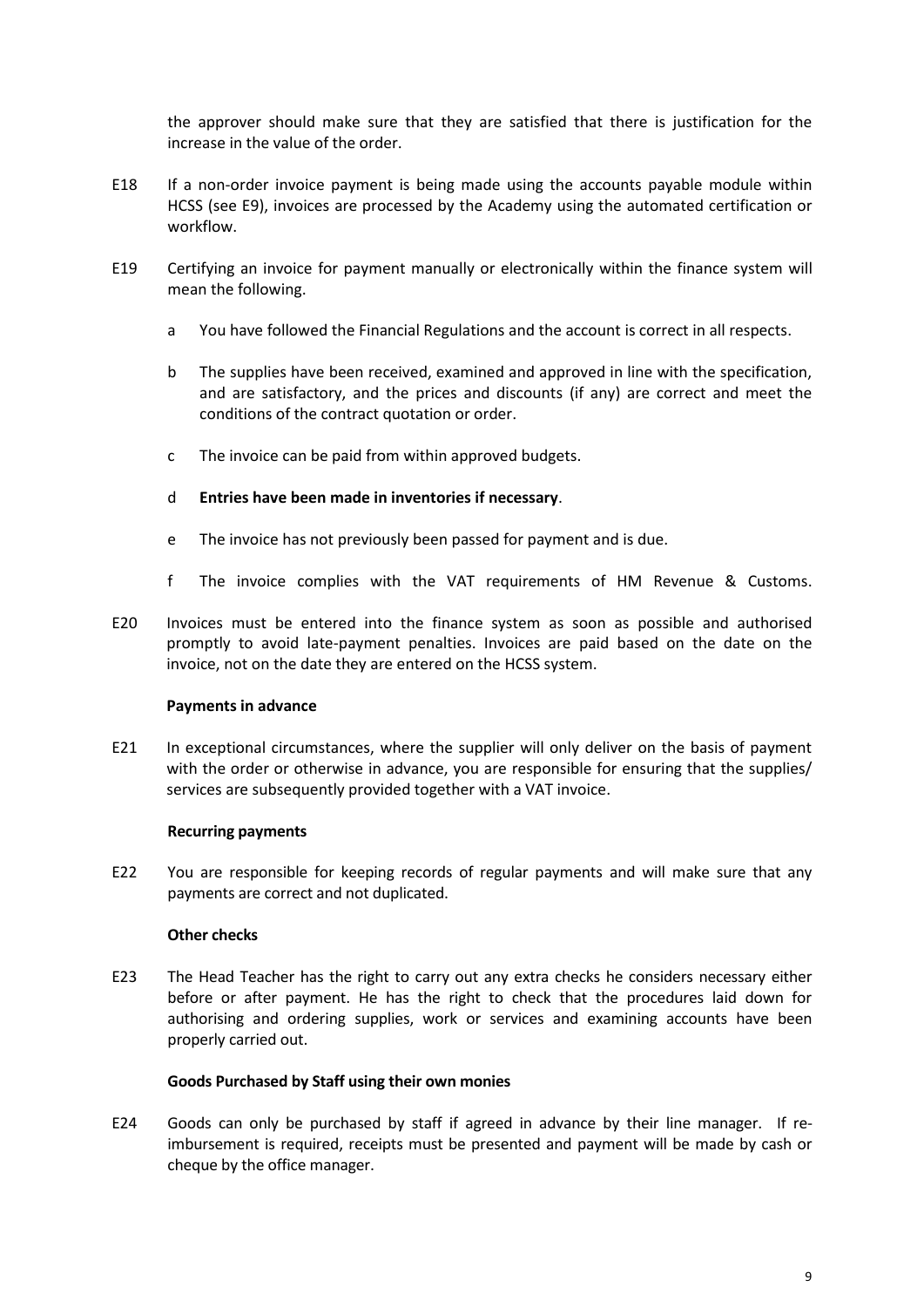- E25 You must have a receipted voucher for any payment. To satisfy HM Revenue & Customs' rules, you must get, at least, a modified VAT invoice for payments under £250 that include VAT. The invoice must show:
	- a the name, address and VAT registration number of the supplier;
	- b the date the supplies or services were supplied;
	- c a description of the supplies;
	- d the total amount due including tax; and the rate of tax.

#### **Debit cards**

- E32 You must make sure of the following for each item bought using your credit card:
	- a The spending is for proper purposes.
	- b The spending can be met from approved budgets.
	- c The spending is charged to the correct cost code.
	- d The goods have been received, examined and approved in line with the specification, and are satisfactory. The prices and discounts (if any) are correct or the work done or services provided have been satisfactorily carried out, and the materials used (if any) were of the right standard, and the prices and discounts (if any) are correct.
	- e The VAT is accounted for correctly and VAT receipts have been kept.
	- f Debit cards have not been used to buy work, supplies and services for private use.
- E33 You are responsible for ensuring that all staff that have budgetary responsibility adhere to these instructions.
- E34 The Responsible Officer will review a sample of transactions to make sure that purchases are valid; that all transactions have been appropriately authorised and coded, and that VAT has been accounted for correctly.
- E35 You must make sure that there is a procedure in place to avoid mistakenly paying a supplier again when the invoice is received for a debit-card transaction.

#### **Payments to employees**

- E38 The governing body is responsible for setting the salary scales of the Head Teacher and other leadership team members. Payment to each school employee must be made in accordance with the School Teachers Pay and Conditions Document or The Green Book, National Agreement on Pay and Conditions of Service as appropriate.
- E39 The governing body may decide to delegate the power to appoint or vary the contracts of employees other than the Head Teacher or deputy head teacher to the head teacher using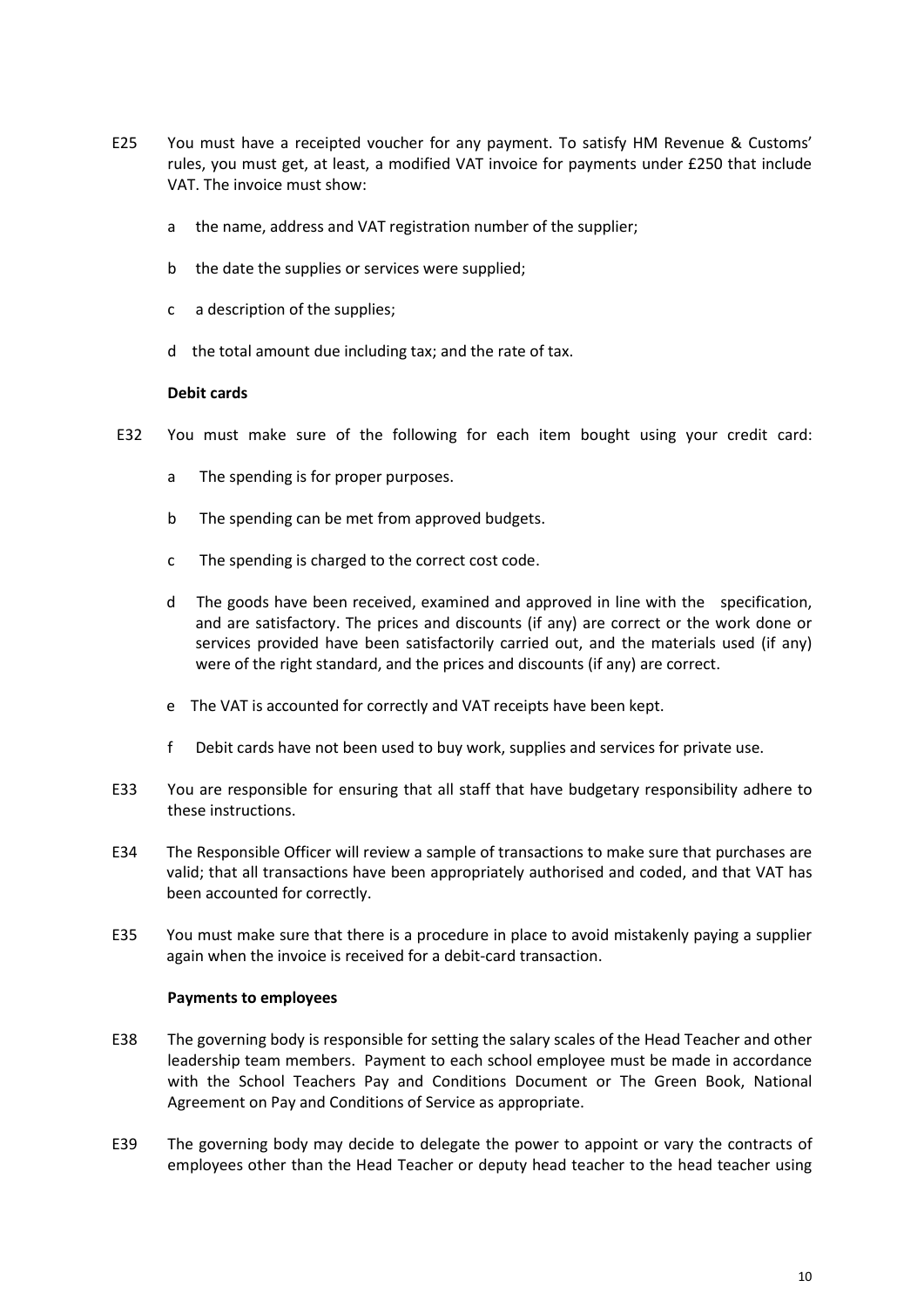the scheme of delegation approved by the governors. The power to appoint or vary the contracts of the head teacher or deputy head teacher must not be delegated.

- E40 You, or a member of staff nominated by the governing body, must certify all appointments, variations of contract, resignations, dismissals, suspensions, secondments and transfers relating to members of staff in a form approved by the Head Teacher.
- E41 A member of staff nominated by the governing body other than the Head Teacher must certify all appointments, resignations, dismissals, suspensions, secondments and transfers relating to the Head Teacher. The minutes of the governors meeting approving such changes should be attached.
- E42 The payroll service, must know as soon as possible and in the form they have approved (including HCSS being updated at source), about all matters which may affect paying items referred to in E39 or E40. This includes:
	- a absences from work for sickness and other absences which affect pay;
	- b changes in pay, other than normal increments and pay awards and agreements which apply to everyone; and
	- c information needed to keep records of service for superannuation, income tax and national insurance.
- E43 Using the payroll services, the Head Teacher or Business Manager is authorised to pay all salaries and other employment-based payments.
- E45 All employees must be paid in the most economical way currently BACS unless the Head Teacher approves otherwise.
- E46 You must make sure that you have processes in place to make sure that payments made to employees are properly due.

#### **Travelling and subsistence allowances**

- E47 You must make sure that all claims for employees' car allowances, subsistence allowances, travelling and other expenses are submitted as soon as possible. They must be signed as authorised and entered onto HCSS. Copies of VAT receipts must be kept in school in line with the document retention policy.
- E48 You are responsible for making sure that employees who use their cars for school business are properly insured against all third-party risks and that the insurance includes indemnity against any loss.
- E49 Before entering any forms referred to in E40 or E41, you are responsible for checking:
	- travelling and subsistence allowances;
	- the accuracy of the mileage claimed;
	- the purpose of the journeys made;
	- the taxable status of the claim; and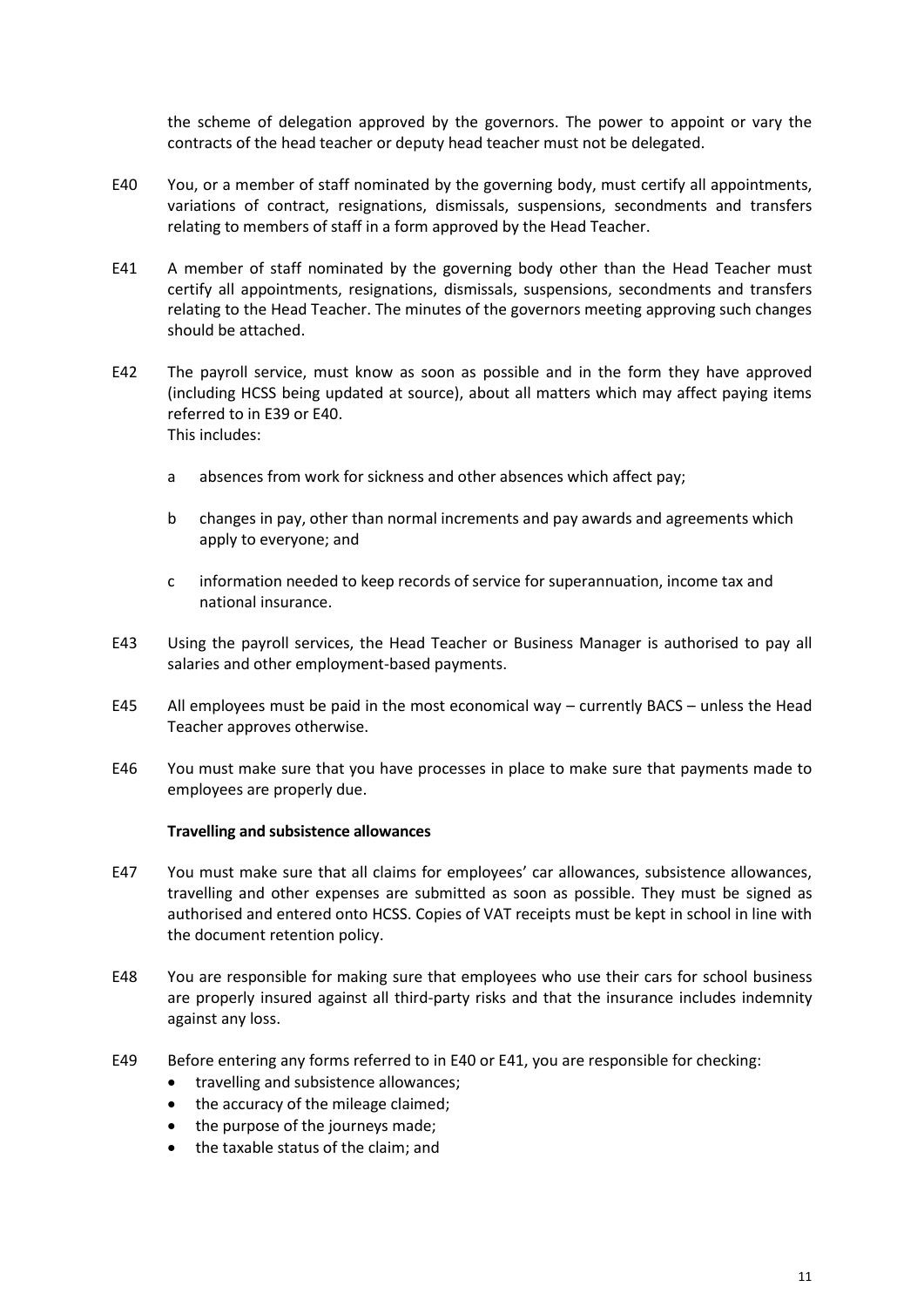- that they have kept to the allowance regulations and any other decisions we have made (if appropriate).
- E50 The Head Teacher will rely on you to certify and authorise payments for claims. Another member of the leadership team must certify the travelling and subsistence expenses incurred by the Head Teacher, having made the checks in E49 and the Head Teacher will rely on such certification.

#### **Allowances to governors**

E51 Governors may be entitled to claim travel and other allowances subject to the policy agreed by the governing body. Such claims, other than mileage, are normally paid by cheque. The claim should be made in writing and should be accompanied with any VAT receipts as appropriate. In submitting a claim, the governor is confirming that this is a true record of expenses they have paid out. For mileage claims the governor must complete an expenses claim form and accompany it with a VAT receipt. This will be paid through the vendor system. All claims should be certified by you to confirm that they are made in accordance with the agreed policy.

#### **Capital expenditure and leasing**

- E52 The governing body may use its budget to pay for expenditure of a capital nature. As the County Council owns the premises, the governing body must seek the consent of the County Council prior to the proposed works.
- E53 Where a school receives money which is earmarked for capital expenditure, it must ensure that all expenditure charged against the allocation complies with guidance provided by the EFA.
- E54 The governing body must not purchase an asset through a hire purchase, loan, credit or lease agreement, without the prior written agreement of the EFA.
- E55 The governing body is responsible for the payment of all leasing rentals in accordance with the terms and conditions of the agreement.
- E56 All leasing agreements must be made between the leasing company and the Academy.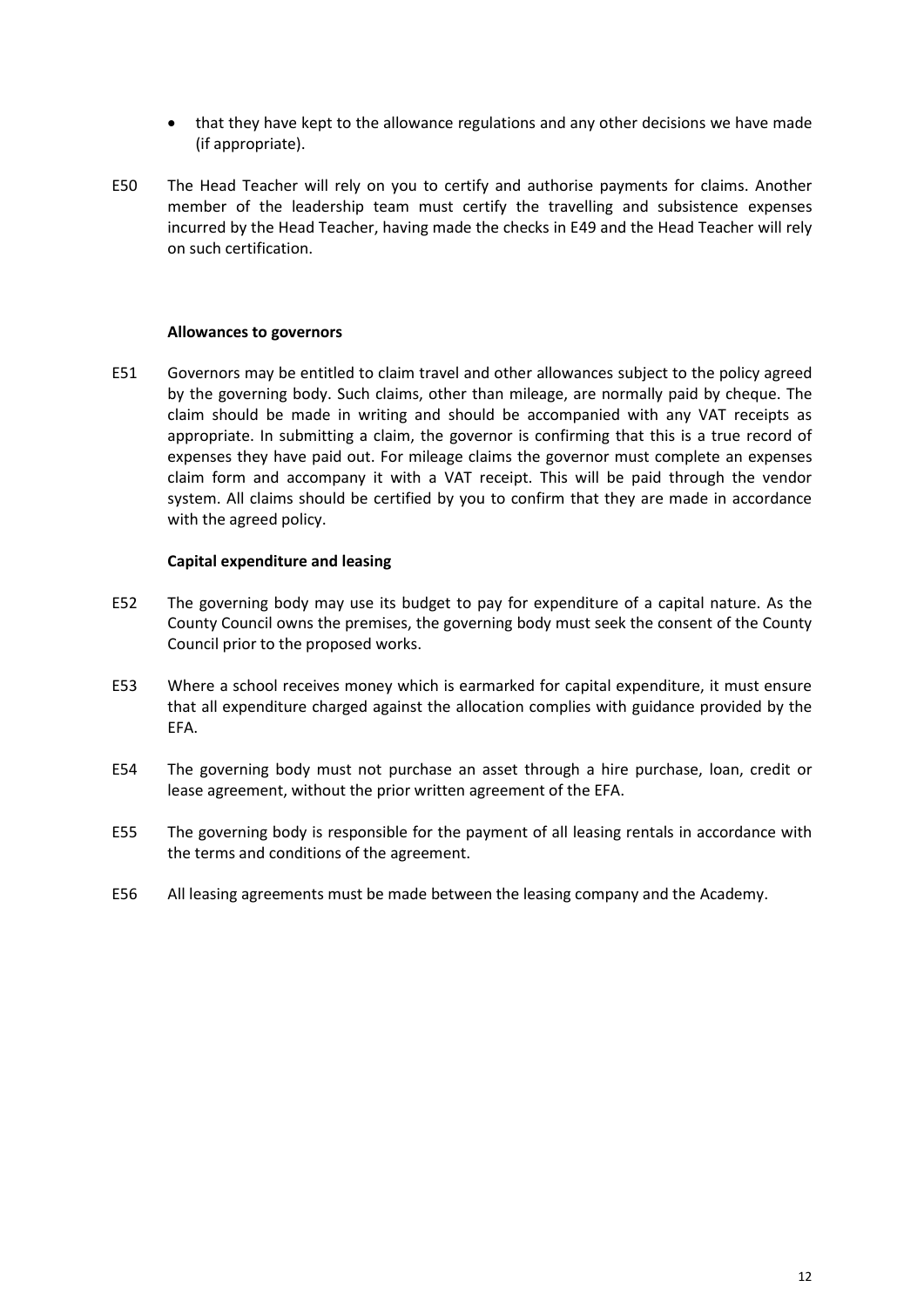#### **Financial regulation F – Income**

- F1 Each year you must review and report to the governing body with recommendations for approval on all fees and charges over which the school has discretion to levy. This is called the Charging and Remissions Policy.
- F2 Any new or revised fee or charge must be approved by governors.
- F3 You must manage all money (cash or credit) due to us in line with our anti-money-laundering strategy (Appendix 2). You must follow detailed procedures relating to collecting income, receipting and banking (as detailed below) at all times.
- F4 You must ensure that income is banked on a weekly basis and that amounts held in school are within the insurance limits.

## **Collection**

- F5 You must make arrangements to make sure all amounts due to the school are recorded. All money recovered must be collected, controlled, banked and accounted for.
- F6 You must make sure that, wherever possible, at least two members of staff are present when post is opened to make sure that postal payments are dealt with properly and recorded as received immediately.

#### **Receipting**

- F7 Each staff member who receives money on behalf of the school must acknowledge the amounts received in line with procedures prescribed by the Head Teacher. You cannot give a receipt for money received on behalf of the Academy on any form other than the official receipt form. You only need to issue official receipts for cash payments (not cheques) for amounts over £20 or if the customer specifically asks for a receipt. You may use your discretion about whether to issue a receipt for amounts of less than £20.
- F8 All official receipt forms or receipt books must be in the form approved by the Head Teacher or Business Manager
- F9 Every transfer of official money from one member of staff to another must be recorded and signed by the receiving member of staff. Official money is money that has been received and recorded. For example, where a teacher collects money from pupils but does not record what monies have been received, this is not official money until it reaches the office and is recorded and receipted.
- F10 Each member of staff who receives money on your behalf must also keep records. This includes an accurate account of all receipts and when money was paid into the bank account.
- F11 Personal cheques must not be cashed out of the money held on behalf of the Academy. Under no circumstances must amounts due to the school be paid into voluntary or private funds, either temporarily or permanently.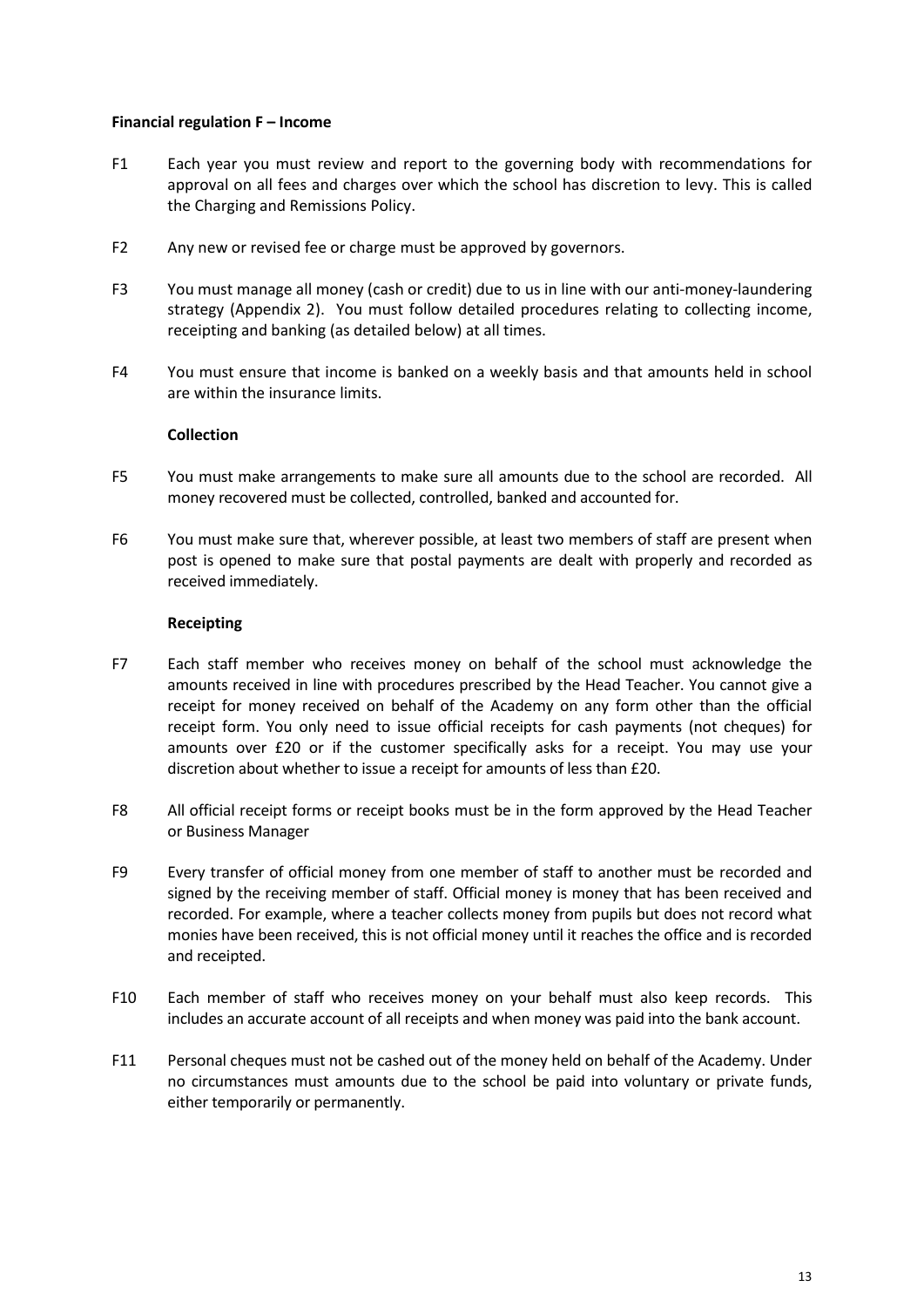#### **Banking**

- F12 You must ensure that all money received on the Academy's behalf is paid directly, promptly and intact to the bank using the bank paying-in book. You must not use any other stationery.
- F13 You must add the following information to the paying-in slip whether electronically via HCSS or on paper paying-in slips.
	- a The amount of each cheque or postal order.
	- b Some reference which will connect the cheque or order with the debt or debts (for example, the receipt number or customer's name).
	- c The reference number of either the customer's account or invoice numbers which relate to the payment.
	- d If no customer account has been raised, use the code for the budget heading to which the income will be paid into and the value to be paid in.
	- e An idea of the purpose and source of the payment if it does not relate to money which is owed to the school.
	- f. Cash must be checked by a second staff member and the paying in slip signed and dated.

#### **Sending customer invoices**

- F14 A customer invoice should be raised in advance for goods or services or lettings as this avoids the bureaucracy and expense of processing customer accounts. If it is not possible to take payment in advance or at the time of delivery of the goods or services or lettings, then an invoice must be raised as soon as possible after the event.
- F15 A customer invoice should not be raised for a voluntary contribution (eg: for a school trip) or for money owed to a voluntary fund (eg: school fund or PTA). A customer invoice should not be raised for catering income, however, a customer invoice may be raised for arrears.
- F16 You are responsible for ensuring that customer invoices and credit memos are raised as soon as possible after the goods are sold or the service carried out and certainly within 30 days. Accounts raised in HCSS will have an invoice number given to them automatically by the system.
- F17 You must add the date the service is provided when raising customer invoices.

#### **Issuing credit memos**

F18 The amount of a customer account can only be reduced by using an official credit memo if the amount was raised by mistake or the invoice contains incorrect information. When the credit memo is raised in HCSS, the system will pass the credit memo to a designated member of staff for approval using workflow principles.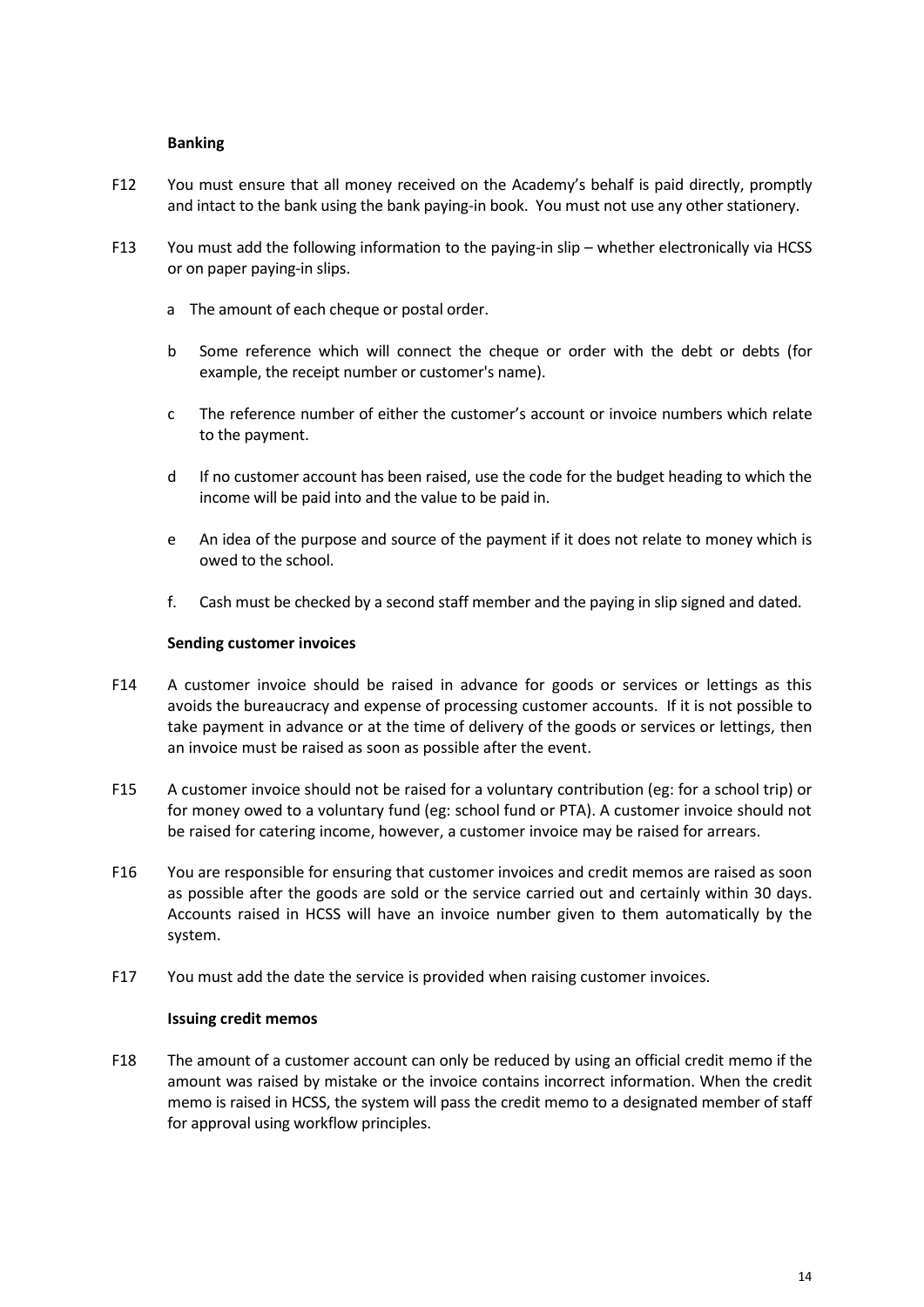- F19 If a credit results in changing the VAT originally charged, the credit memo must show the full details that HMRC will need. **VAT**
- F20 The Trust is not currently registered for VAT on income.

## **Debt recovery**

- F21 The governing body should approve a debt recovery policy which is applied consistently to ensure that customer debt is dealt with in a timely manner and further goods or services are not supplied to customers who have not paid for items already received or used.
- F22 The governing body must approve the writing off of any debt in relation to the delegated school budget. The governing body must take into account their review of the age and size of each customer's debt.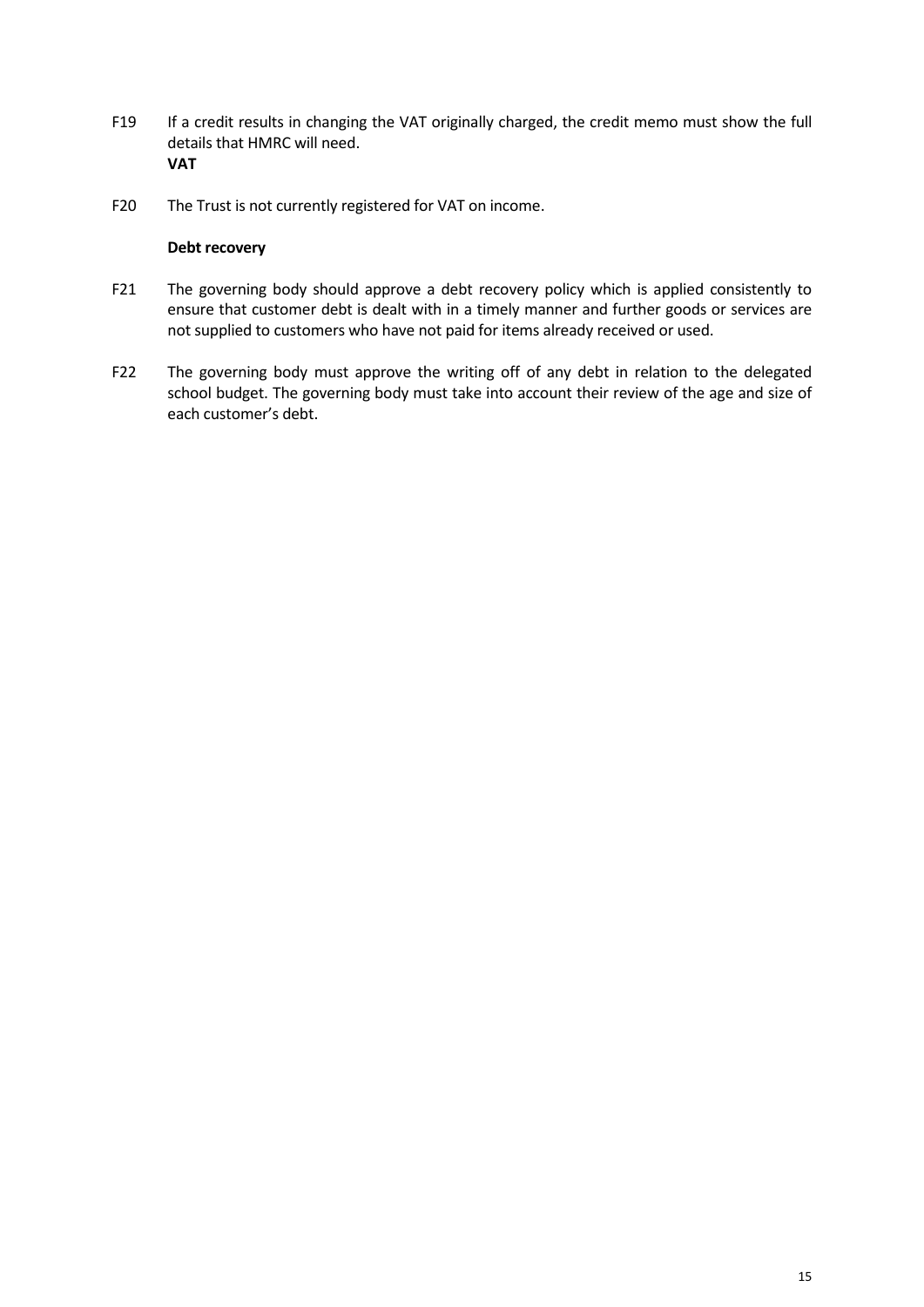# **Financial regulation G - Bank accounts**

G1 The bank account is operated by Lloyds Bank. All cheques must be signed by 2 of the 4 authorised signatories.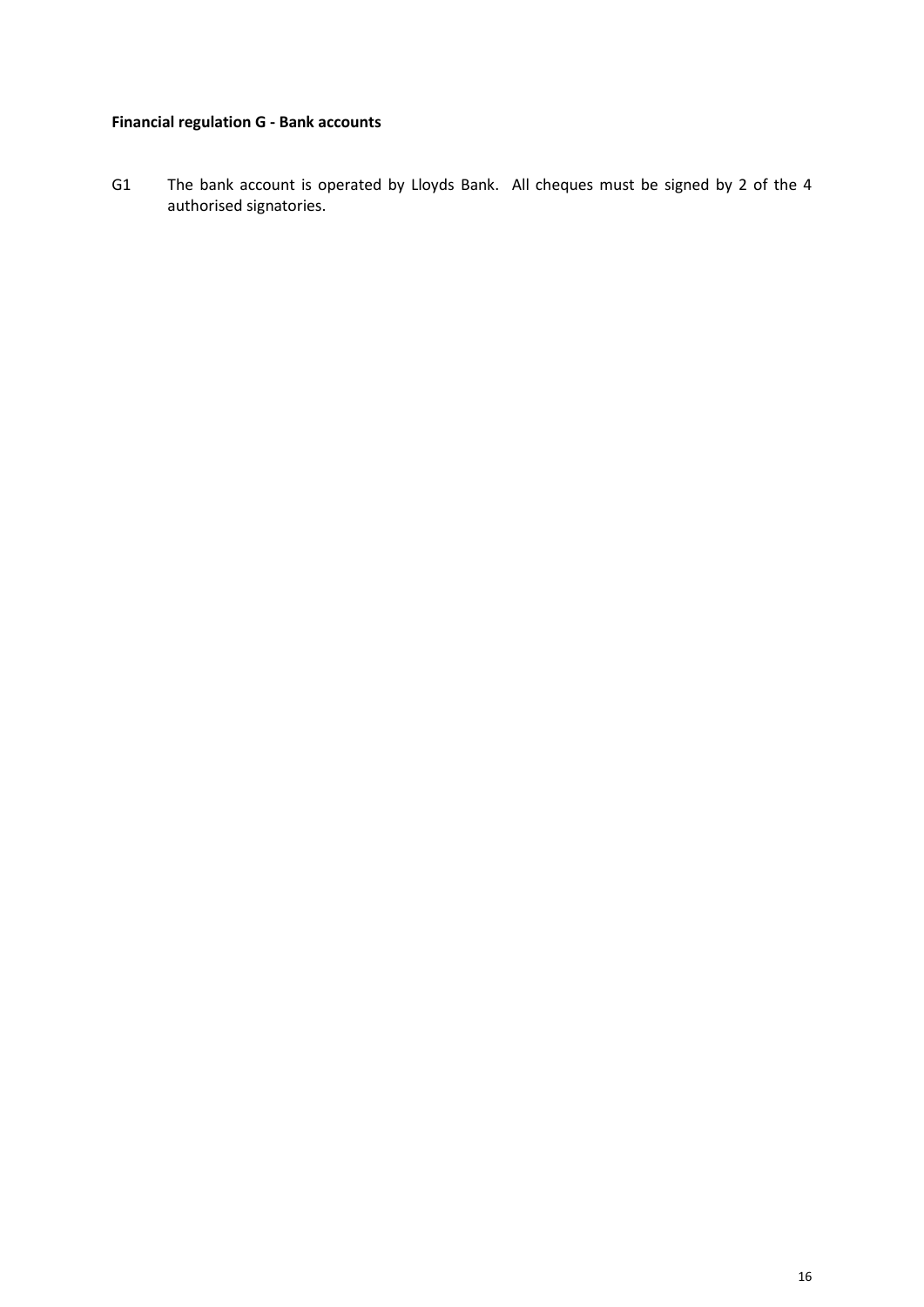## **Financial regulation H - Assets**

## **Land and buildings**

- H1 The Head Teacher will keep a register of all properties that the Academy owns or uses.
- H2 The Director of Law and Democracy is responsible for making arrangements for looking after all title deeds and formal contract documents where the County Council owns the buildings and/or land.
- H3 The governing body and Head Teacher are responsible for looking after the assets they manage and must make sure that properties are safe, watertight and comfortable.

## **Stocks and stores**

H5 You are responsible for keeping proper records and for looking after any stocks and stores.

## **Asset Register**

- H6 All items purchased with a value over the academy's capitalisation limit of £500 are to be entered in an asset register. However, ICT equipment represents a large proportion of the academy's expenditure governors made the decision to include the following:
	- Laptops
	- Tablets
	- $\bullet$  IWB's
	- Laptop trolleys
	- Projectors
	- Printers
	- Cameras

The Asset Register helps:

- Ensure that staff take responsibility for the safe custody of assets.
- Enable independent checks on the safe custody of assets, as a deterrent against theft or misuse.
- To manage the effective utilisation of assets and to plan for their replacement.
- Help the external auditors to draw conclusions on the annual accounts and the academy's financial system.
- Support insurance claims in the event of fire, theft, vandalism or other disasters.
- H7 The Asset Register must be kept up to date and as a minimum include the following information:
	- a. date of acquisition;
	- b. adequate description of the asset including any unique identification mark such as a serial number;
	- c. location of asset (including where off-site or allocated to an employee); and
	- d. details of disposal or write-off (including reference to governors' minute)
- H8 At least once a year you are responsible for checking that all items on the Asset Register are accounted for. You must ensure that the Asset Register is certified by a person who is independent of the employee maintaining the Asset Register.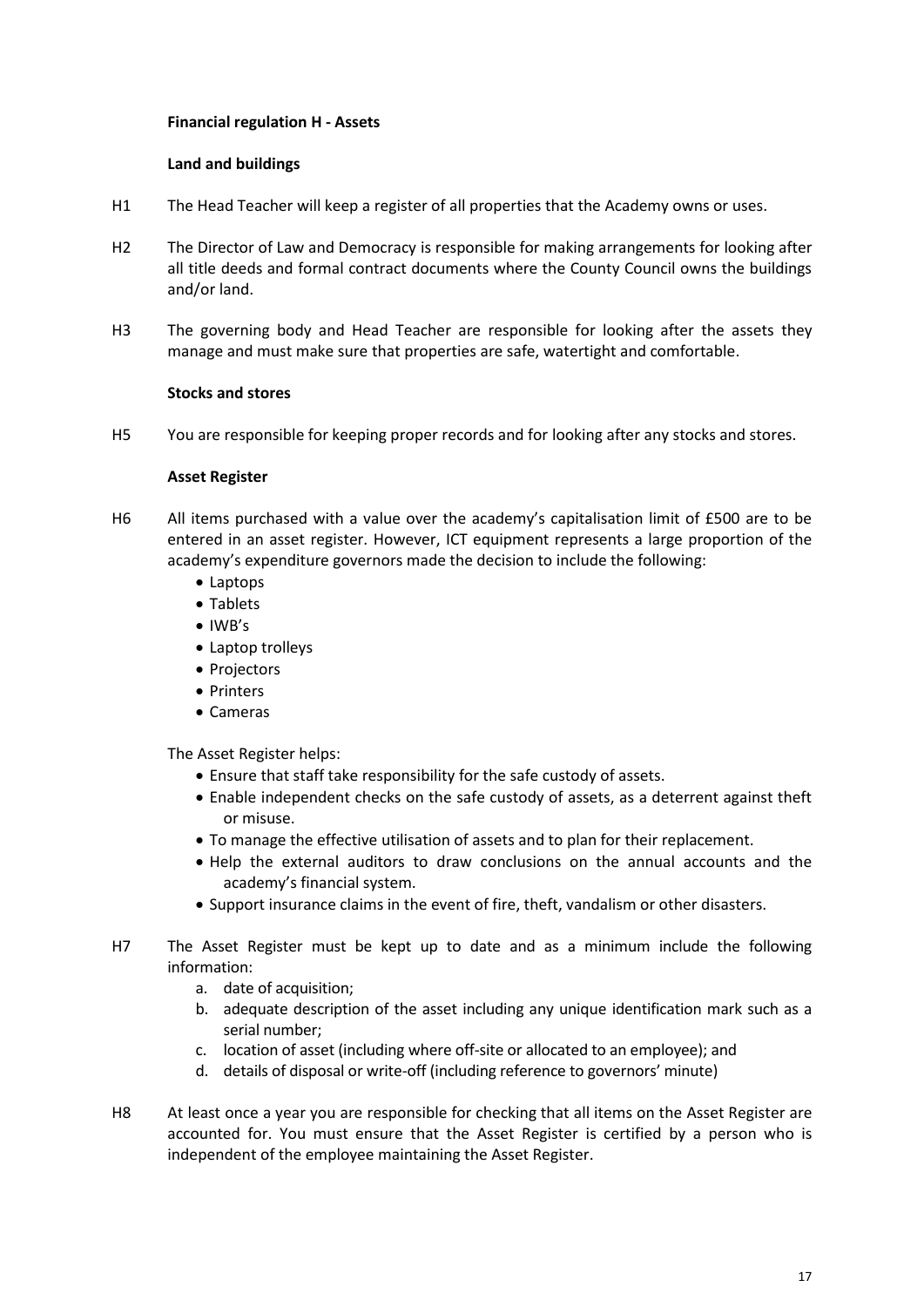- H9 Property must not be removed from the Academy unless it is in the ordinary course of business. You must ensure that any property removed from and returned to Academy is recorded. You must also ensure that Academy property that is allocated to a member of staff (eg: a laptop) is recorded and is returned when the member of staff leaves or the property is replaced. Property can only be used for Academy purposes unless you issue specific instructions otherwise.
- H10 Whenever an employee hands over, leaves or is no longer responsible for any of the Academy's property which is entered on an Asset Register, you must, wherever possible, check that the property is sound.
- H12 Property may be written off and removed from the Asset Register only by resolution of the governing body after consideration of a report from the Head Teacher.

#### **Security**

- H13 The Head Teacher is responsible for arranging proper security for all assets and records under their control.
- H14 In relation to computers and information technology, the governing body is required to approve and implement an ICT Security Policy.
- H15 You must not exceed the maximum limits for unbanked money. This level will normally be the insurance limit of the school safe.
- H16 The person responsible must keep on them any keys to safes, cash boxes, and other places in which money or valuables are stored.

#### **Selling spare equipment**

- H17 You are responsible for dealing with any spare equipment you do not need. The Academy may keep the proceeds from selling assets unless the asset was bought using non-delegated funds.
- H18 The Academy may not sell land or buildings without obtaining the relevant permissions, which will vary depending on the type of Academy. If selling property the County Council own generates a capital receipt, this receipt is not automatically available to be spent on the Academy.
- H24 Equipment, may be sold over the internet (for example, eBay). However, if they are, they must be sold in line with the Distance Selling Regulations (2005) (as amended or re-enacted).
- H26 You must be particularly careful when selling goods to members of staff to ensure that they are not able to purchase goods or equipment at below market value.
- H27 You must not release any items sold before you receive payment. If payment is made by cheque, this must be cleared before the items are released.

#### **Tangible Assets Policy**

H28 a. Capitalisation limit of £1000 per individual item proposed by the Academy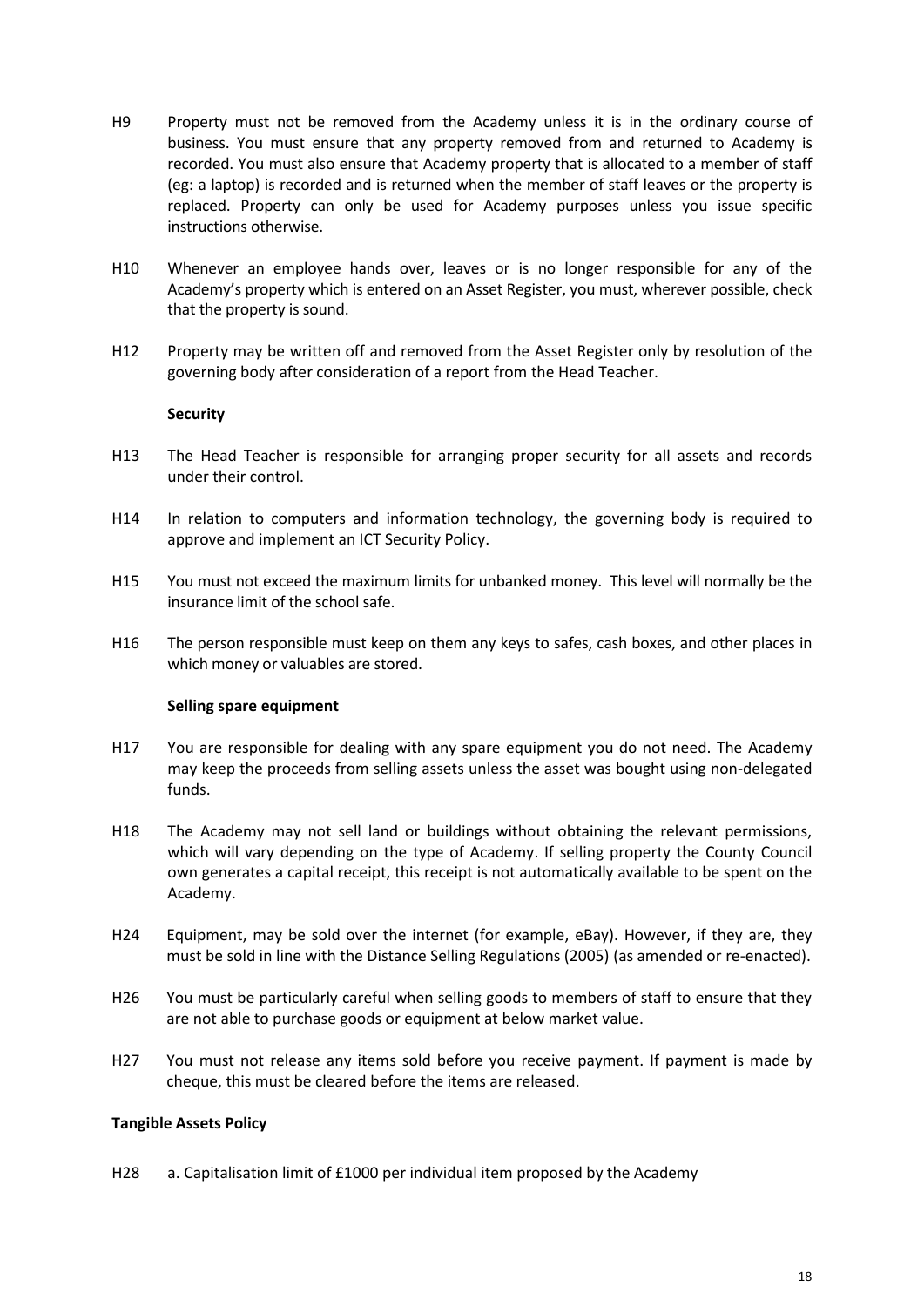- b. Depreciation policy as follows:
	- Buildings (both freehold and leasehold) 50yrs straight line
	- Plant & Machinery 10 yrs straight line
	- F&E 5 yrs straight line
	- $\bullet$  ICT equipment 3 yrs straight line

## **Intangible Fixed Assets**

H29 Intangible assets costing £1000 or more are capitalised and recognised when future economic benefits are probable and the cost or value of the asset can be measured reliably. Intangible assets are initially recognised at cost and are subsequently measured at cost net of amortisation and any provision for impairment. Amortisation is provided on intangible fixed assets at rates calculated to write off the cost of each asset on a straight-line basis over its expected useful life, as follows:

 $\bullet$  Purchased computer software  $-$  3 yrs straight line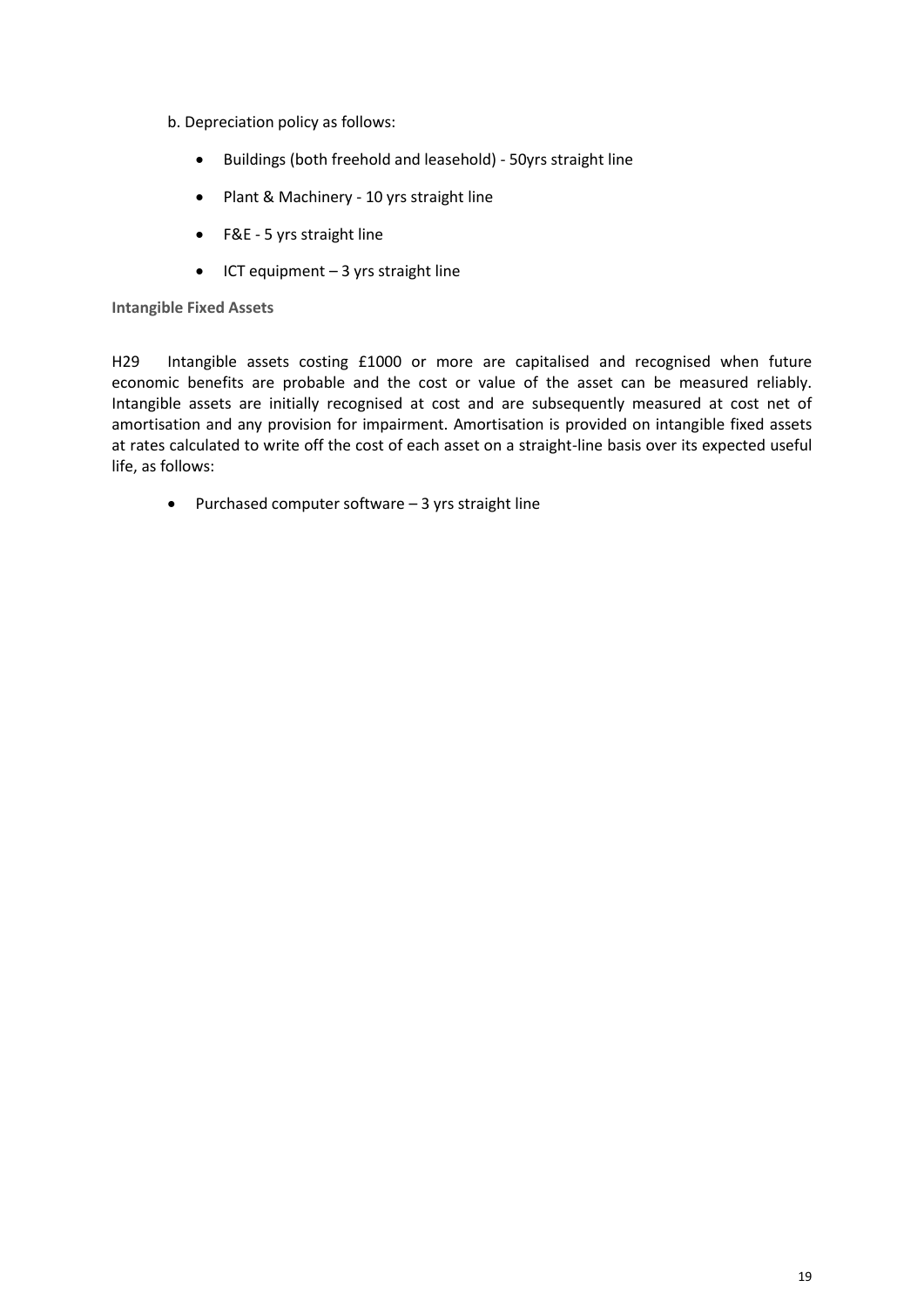#### **Financial regulation I – insurance**

- I1 The Head Teacher is responsible for arranging appropriate minimum levels of insurance.
- I2 The Head Teacher will negotiate claims with insurers.
- I3 You must notify the insurance company as soon as possible about all new risks, properties or vehicles that need to be insured and about any changes which affect existing insurance.
- I4 You should make sure that school staff involved in insurance claims do not admit liability as this will affect the insurance cover.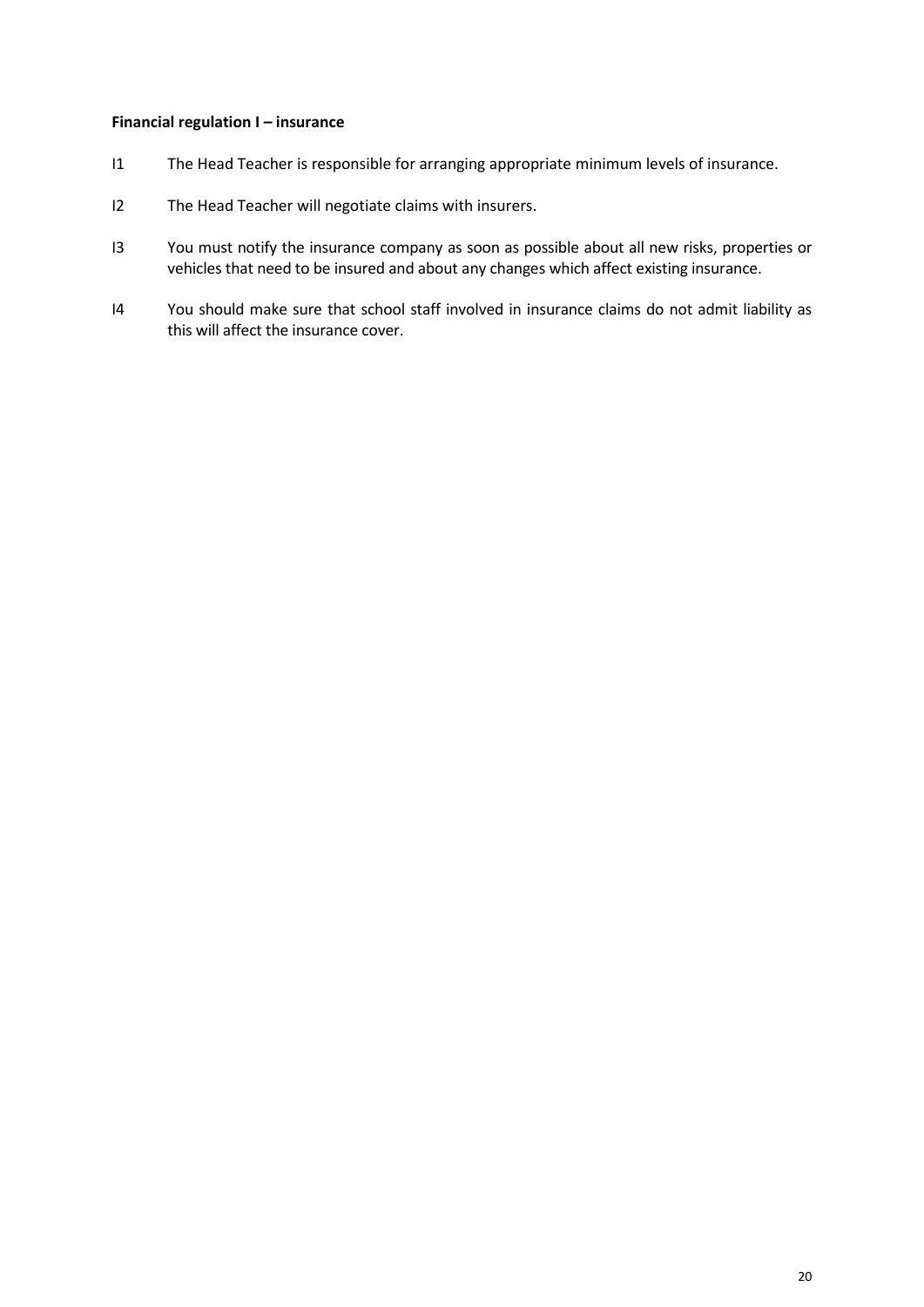# **Review - Annually by Directors**

## Version Control

| <b>Version</b> | Date             | <b>Changes</b>                                          | <b>Reasons for Alterations</b> |
|----------------|------------------|---------------------------------------------------------|--------------------------------|
|                | <b>Approved</b>  |                                                         |                                |
| $\overline{2}$ | 07.10.2015       | Officer<br>replaced<br>with<br>Finance<br><b>Bursar</b> | <b>Staffing Change</b>         |
|                |                  | throughout                                              |                                |
|                |                  | E1 - Annual RO audit and Risk Management                |                                |
|                |                  | and Risk Management audit                               |                                |
|                |                  | E51 - TRAV4 replaced with T&E100                        |                                |
| $\overline{3}$ | 13.07.2016       | E24 - removal of £20 limit                              | <b>Audit Recommendation</b>    |
| $\overline{4}$ | 19.07.2017       | Change from SAP finance software to HCSS                |                                |
|                |                  | E9 b Add SBM                                            |                                |
|                |                  | H29 Intangible Fixed Assets added                       | <b>FRS102</b>                  |
|                |                  | Capitalisation limit increased to £1,000                |                                |
| 5              | <b>July 2018</b> | Changed 'Business Manager' to 'Bursar'                  |                                |
|                |                  | following a change on staff                             | <b>Staffing Change</b>         |
| 6              | Oct 2020         |                                                         | Staffing change                |
|                |                  | Changed 'Bursar' to 'Business Manager/s'                |                                |
|                |                  | following staff changes                                 |                                |
| 7              | Dec 2020         | Changed additional bursars to business                  | Staffing change                |
|                |                  | managers                                                |                                |
|                |                  | Punctuation changes                                     | Justification and capitals     |
|                |                  | Renumbered correctly in appendix 1                      | Incorrect previously           |
|                |                  |                                                         | M Booth                        |
|                |                  |                                                         |                                |
| 8              | Mar 21           | Added 'Review – annually by Directors"                  | <b>Staff</b> instruction       |

Signed ……………………………………………………………………….. Date ………………………………. Mercia Primary Academy Trust

*A signed copy of this document is available from the school office.*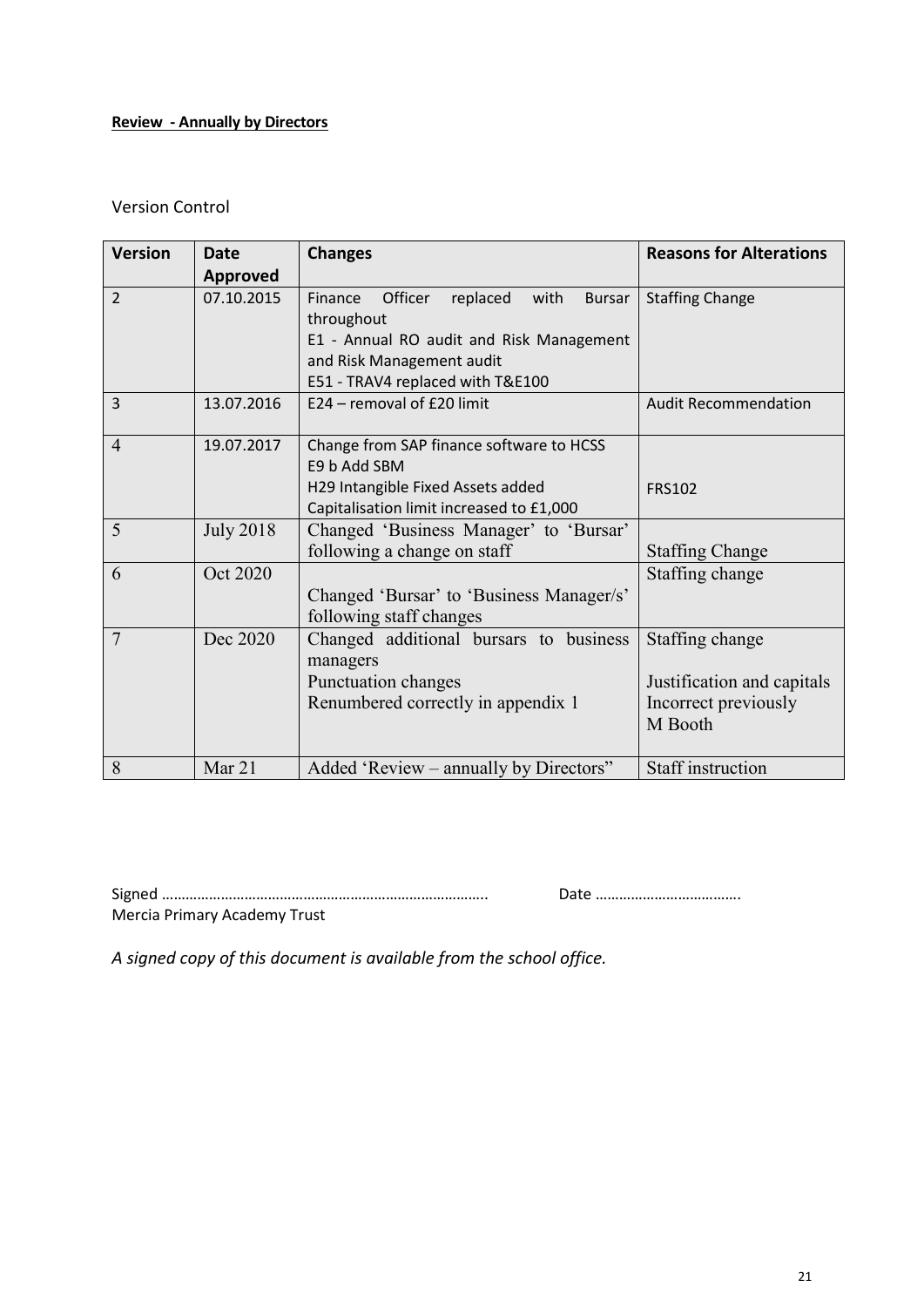## Appendix 1 **Non-order invoicing – examples (see E9)**

Flowchart for considering when to use non-order invoices in HCSS:

- 1 Is there a fixed-term contract with the supplier? If no, raise an order. If yes, go to question 2.
- 2 Do the terms of the contract need an instruction to access the particular goods or service wanted? If yes, raise an order. If no, an order is not needed and you can pay the invoice using the non-order route in the accounts payable module.

## Examples

- 1 Boiler servicing and maintenance contract
	- The Academy has a fixed-term contract to service and repair the boiler. The contract includes a yearly service including labour but not parts. As this is a fixed-term contract, go to question 2.
	- Each year the school updates the schedule for the boilers and sends it to the company instructing the supply for that year's servicing. Because of this, you need to raise an order.
	- If parts are needed to carry out repairs, the company will probably ask for approval to go ahead and fix the boiler. You will need to raise an additional order for the parts.
- 3 Supply of bottled water
	- The Academy has a contract for bottled water. This is a fixed-term contract, so go to question 2.
	- The terms of the contract means you needs to give an instruction to the company which supplies water and so you need to raise an order.
- 4 Supply of photocopiers and copying charges
	- The Academy has a contract for photocopiers which includes yearly fixed leasing costs of the copiers and variable copying charges based on usage. This is a fixed-term contract, so go to question 2.
	- The terms of the contract mean there is no further requirement for you to instruct the company to supply this service. Because of this, you do not need to raise an order.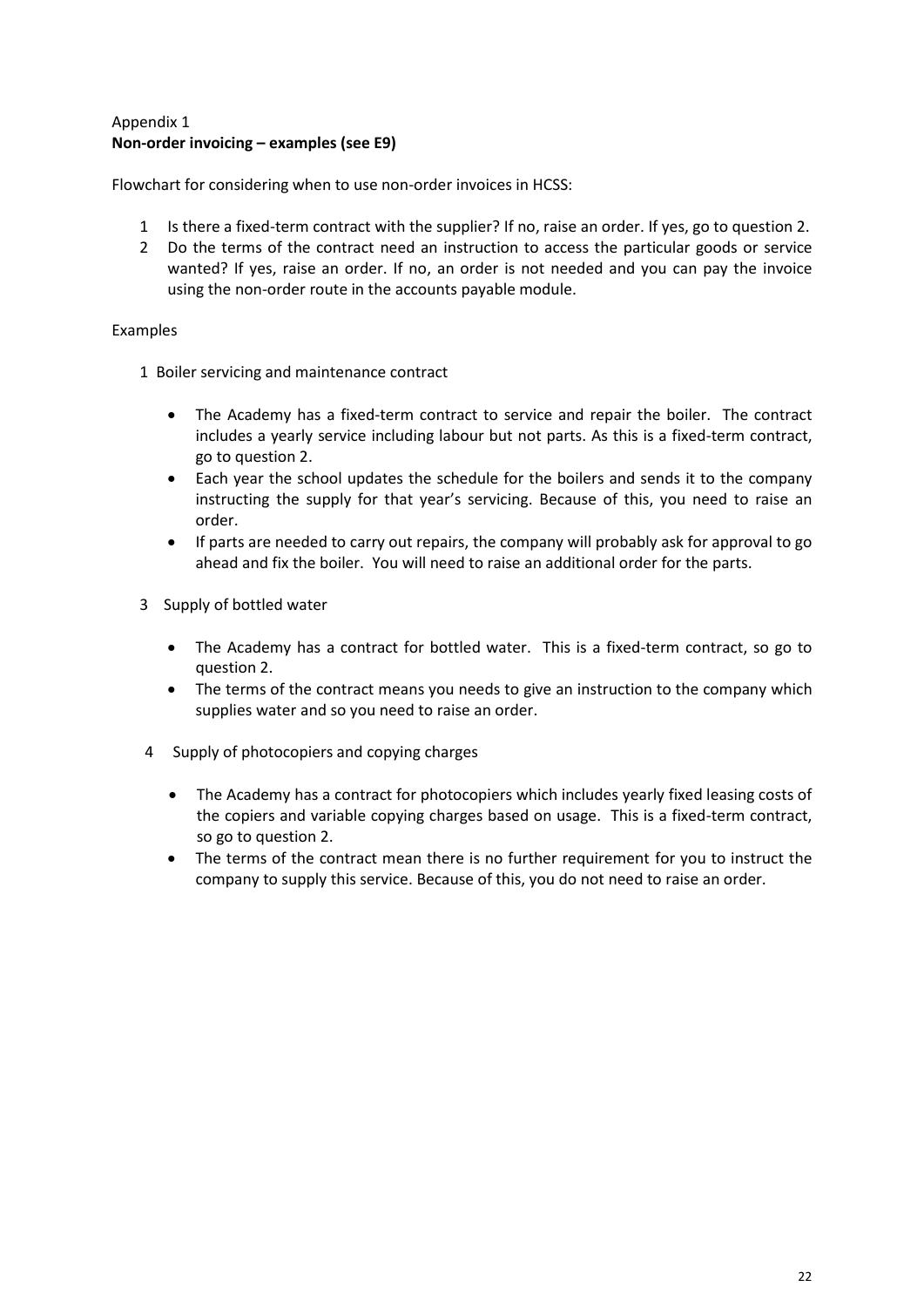## . **Appendix 2 Anti-money-laundering strategy**

- 1 Money laundering is the term used for a number of offences involving receiving the proceeds of crime or terrorism funds.
- 2 Any member of staff could be caught under the money laundering provisions, if they suspect money laundering and either become involved with it in some way or do nothing about it. This strategy sets out how any concerns should be raised.
- 3 While the risk to us of breaking the law is low, it is important that all employees know their responsibilities as serious legal action may be taken for breaking the legislation. The main requirement is to promptly report any suspected money laundering activity to the Money Laundering Reporting Officer.
- 4 Any employee who suspects money laundering must report this promptly to the money laundering reporting officer (MLRO). If you are in any doubt about putting our policy on money laundering into practice, please contact the MLRO.
- 5 You must not reveal your suspicions to the person suspected of money laundering. You must not discuss the matter with anyone else or add a note on the file that a report has been made to the MLRO in case this results in the suspect becoming aware of the situation.

Examples

- 6 You must not accept a cash payment if it is more than £2000 (cash is defined as notes, coins or traveller's cheques in any currency).
- 7 You must not accept payment for childcare by way of childcare vouchers and later refund the parent for unused childcare by cash or cheque.
- 8 If you receive a donation over £2,000 you need to make sure that you know who has made the donation and that the person or organisation is bona fide. Be particularly careful if the donor expects you to pay them for some goods or services out of the donation.